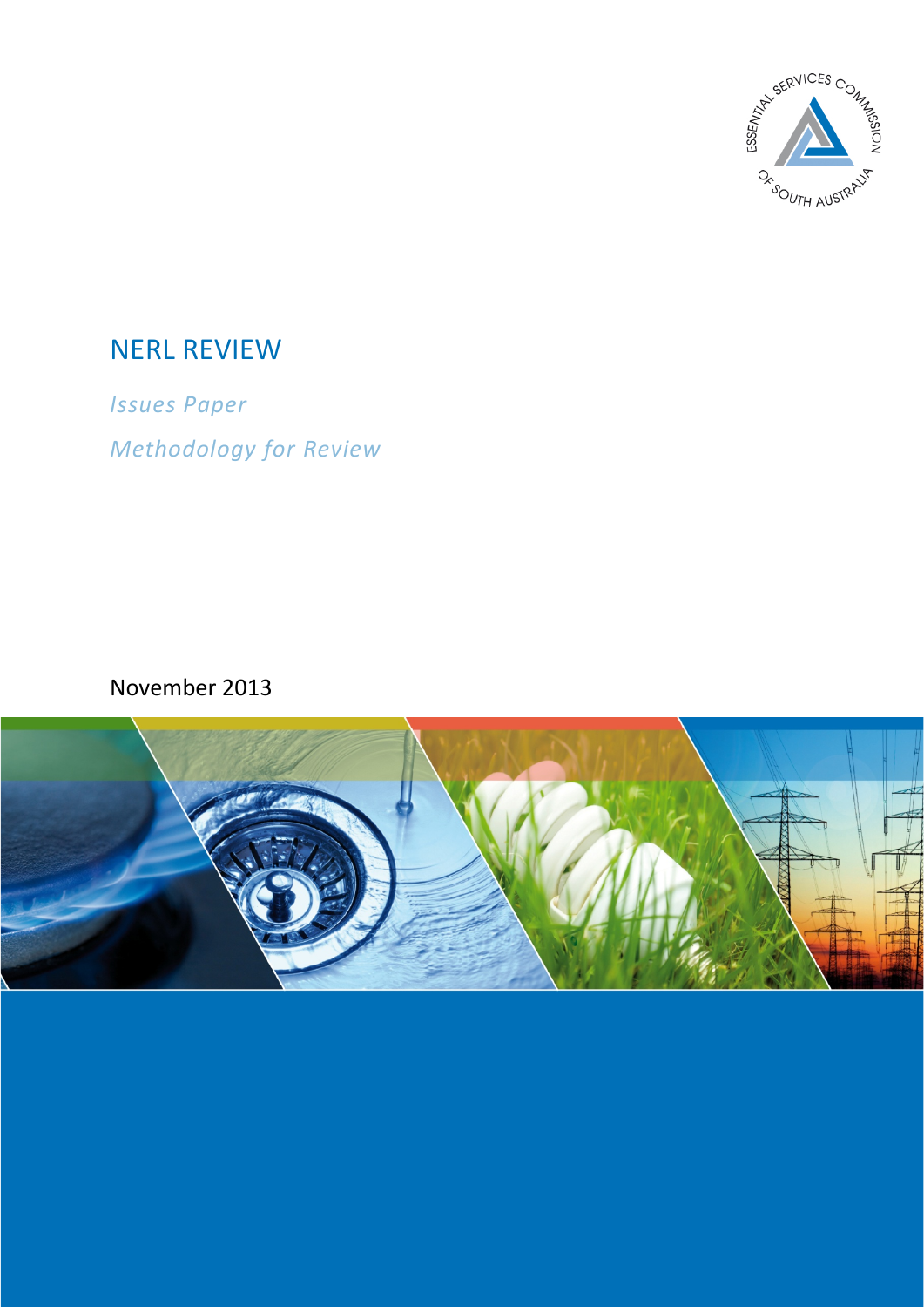## REQUEST FOR SUBMISSIONS

The Essential Services Commission of SA (**Commission**) invites written submissions from all members of the community in relation to the matters raised in this Issues Paper. Written comments should be provided by **Friday, 13 December 2013**. It is highly desirable for an electronic copy of the submission to accompany any written submission.

It is Commission's policy to make all submissions publicly available via its website [\(www.escosa.sa.gov.au\)](http://www.escosa.sa.gov.au/), except where a submission either wholly or partly contains confidential or commercially sensitive information provided on a confidential basis and appropriate prior notice has been given.

The Commission may also exercise its discretion not to publish a submission based on length or content (for example, if it contains material that is defamatory, offensive or in breach of any law).

Responses to this paper should be directed to:

**NERL Review: Issues Paper**

Essential Services Commission of South Australia GPO Box 2605 Adelaide SA 5001

Telephone: (08) 8463 4444 Freecall: 1800 633 592 (SA and mobiles only) E-mail: [escosa@escosa.sa.gov.au](mailto:escosa@escosa.sa.gov.au) Website: [www.escosa.sa.gov.au](http://www.escosa.sa.gov.au/)

**Contact Officer:** Mike Philipson

The Essential Services Commission of South Australia is the independent economic regulator of the electricity, gas, ports, rail and water industries in South Australia. The Commission's primary objective is the *protection of the long-term interests of South Australian consumers with respect to the price, quality and reliability of essential services*. For more information, please visi[t www.escosa.sa.gov.au.](http://www.escosa.sa.gov.au/)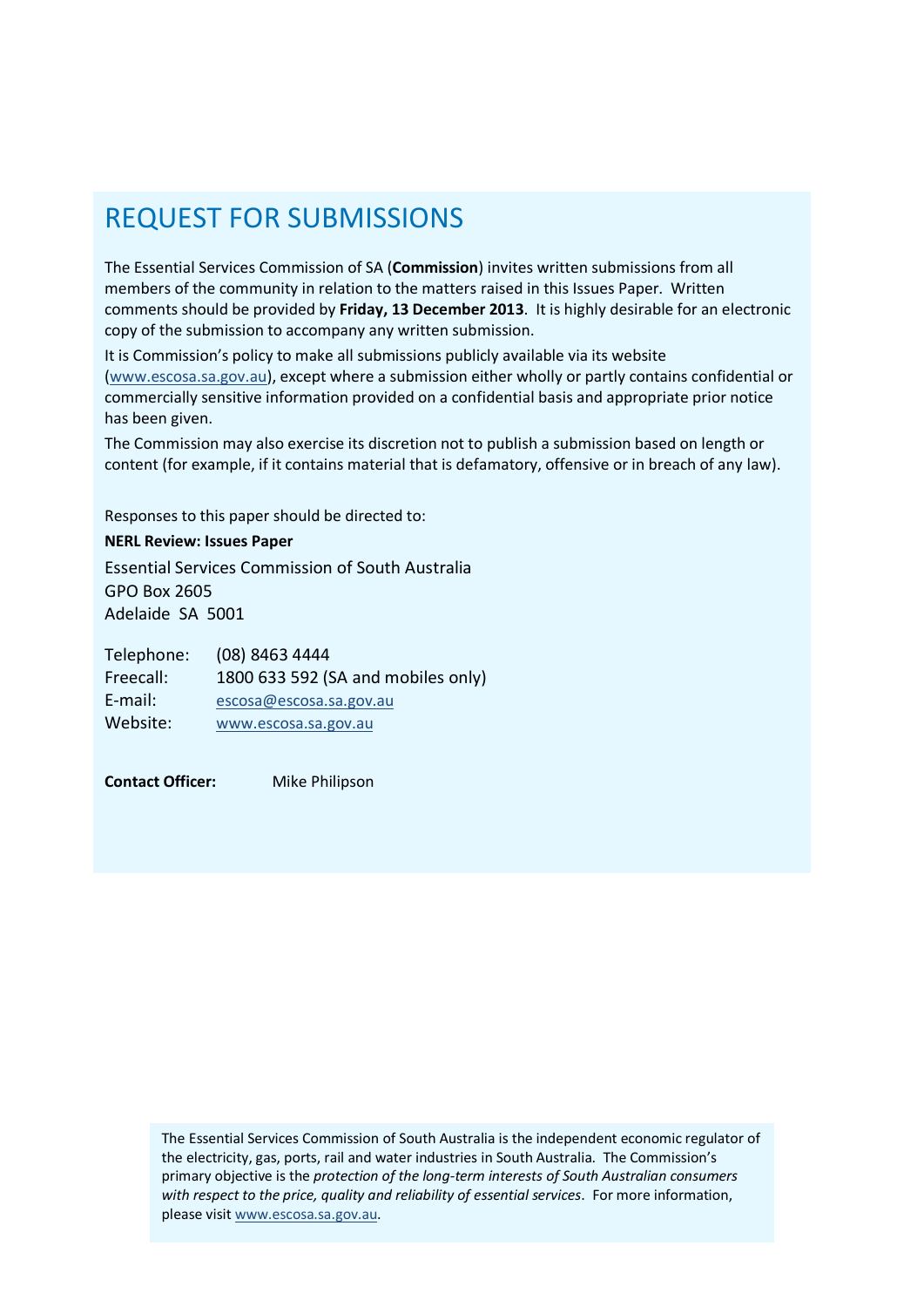# **TABLE OF CONTENTS**

|  | 1.1 Background 1.1 Background 2.1 Background 2.1 Background 2.1 A                                                                                                                                                             |    |
|--|-------------------------------------------------------------------------------------------------------------------------------------------------------------------------------------------------------------------------------|----|
|  |                                                                                                                                                                                                                               |    |
|  | 2. Coverage 14 and 14 and 15 and 15 and 16 and 16 and 16 and 16 and 16 and 16 and 16 and 16 and 16 and 16 and 16 and 16 and 16 and 16 and 16 and 16 and 16 and 16 and 16 and 16 and 16 and 16 and 16 and 16 and 16 and 16 and |    |
|  |                                                                                                                                                                                                                               |    |
|  |                                                                                                                                                                                                                               |    |
|  |                                                                                                                                                                                                                               | 12 |
|  |                                                                                                                                                                                                                               | 13 |
|  |                                                                                                                                                                                                                               | 14 |
|  |                                                                                                                                                                                                                               | 14 |
|  |                                                                                                                                                                                                                               | 16 |
|  |                                                                                                                                                                                                                               | 17 |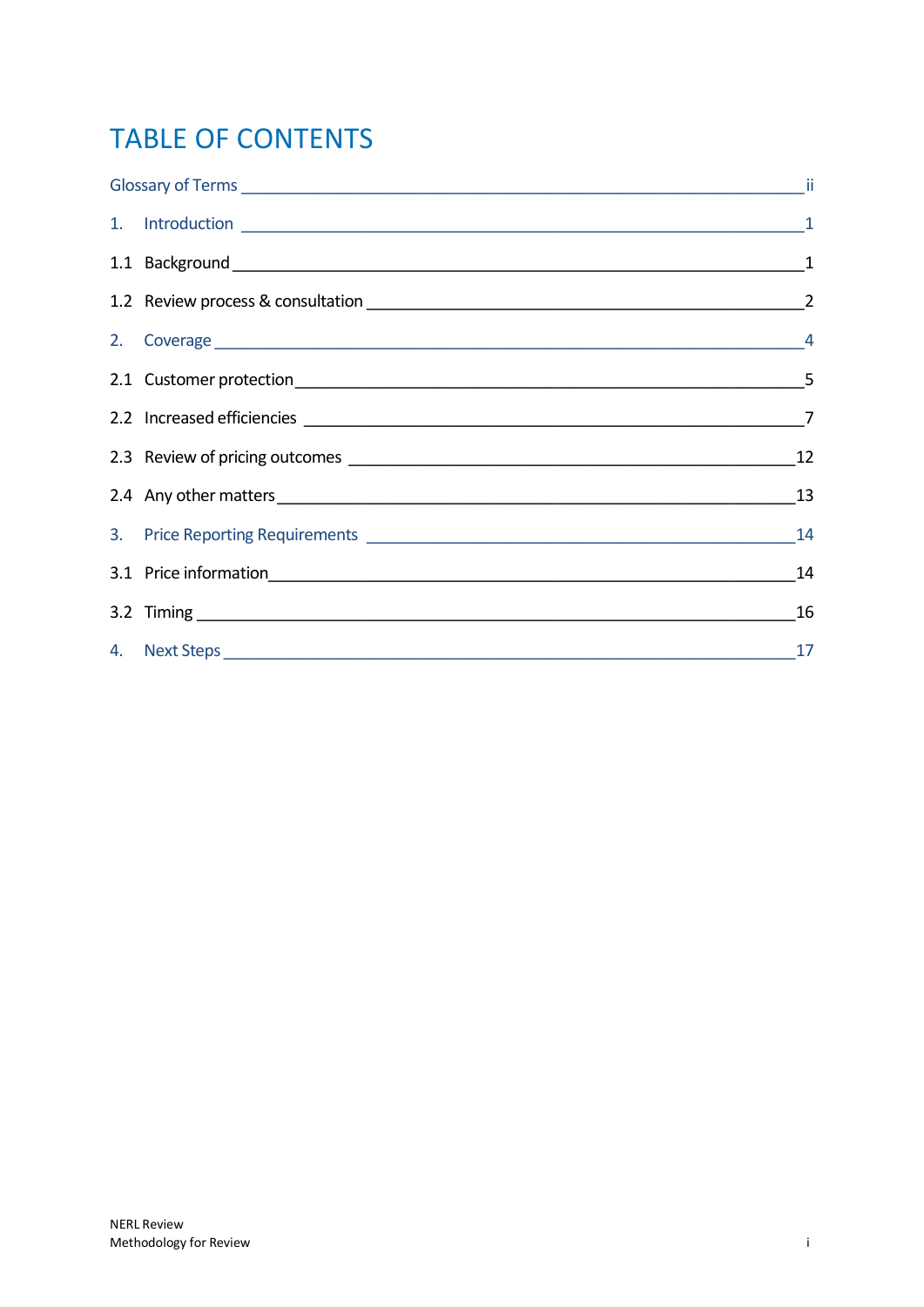# <span id="page-3-0"></span>GLOSSARY OF TERMS

| <b>AEMC</b>                          | Australian Energy Market Commission                                                                                                                                                                                     |  |  |
|--------------------------------------|-------------------------------------------------------------------------------------------------------------------------------------------------------------------------------------------------------------------------|--|--|
| <b>AEMO</b>                          | Australian Energy Market Operator                                                                                                                                                                                       |  |  |
| <b>AER</b>                           | Australian Energy Regulator                                                                                                                                                                                             |  |  |
| <b>APR</b>                           | Annual Performance Report. The Commission's report on energy<br>retailers' performance for the period July to December 2012 was<br>the Commission's final APR on the overall performance of the<br>energy retail market |  |  |
| Commission                           | <b>Essential Services Commission of South Australia</b>                                                                                                                                                                 |  |  |
| <b>ESC Act</b>                       | <b>Essential Services Commission Act 2002 (SA)</b>                                                                                                                                                                      |  |  |
| <b>ESCV</b>                          | <b>Essential Services Commission of Victoria</b>                                                                                                                                                                        |  |  |
| Minister                             | Minister for Mineral Resources and Energy                                                                                                                                                                               |  |  |
| <b>Ministerial Pricing</b><br>Report | The report required under Regulation 12 of the Electricity (General)<br>Regulations 2012 and Regulation 6 of the Gas Regulations 2012                                                                                   |  |  |
| NECF                                 | National Energy Customer Framework                                                                                                                                                                                      |  |  |
| <b>NEM</b>                           | <b>National Electricity Market</b>                                                                                                                                                                                      |  |  |
| <b>NERL</b>                          | National Energy Retail Law, Schedule to the National Energy Retail<br>Law (South Australia) Act 2011                                                                                                                    |  |  |
| <b>NERL Review</b>                   | The review of the operation of the NERL in South Australia, required<br>under section 30 of the National Energy Retail Law (South Australia)<br>Act 2011                                                                |  |  |
| NERR                                 | National Energy Retail Rules, made in accordance with the NERL                                                                                                                                                          |  |  |
| <b>RPM</b>                           | <b>Relative Price Movement</b>                                                                                                                                                                                          |  |  |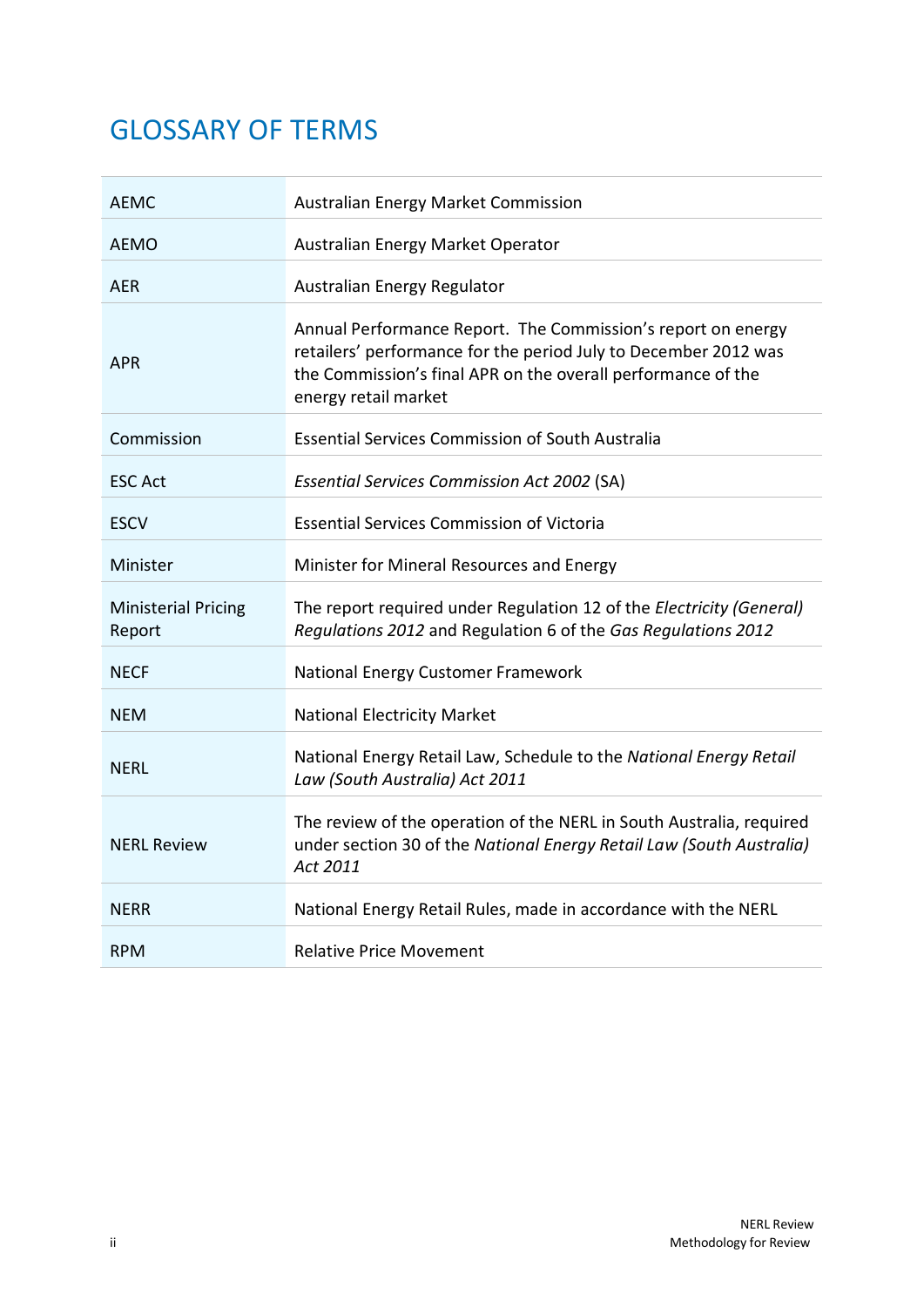# <span id="page-4-0"></span>1. INTRODUCTION

## <span id="page-4-1"></span>*1.1 Background*

The Essential Services Commission of South Australia (**Commission**), established under the *Essential Services Commission Act 2002*[1](#page-4-2) (**ESC Act**), is an independent economic regulator of essential services in South Australia. In undertaking its regulatory functions, the Commission's primary objective is the *protection of the long-term interests of South Australian consumers with respect to the price, quality and reliability of essential services*. [2](#page-4-3)

On 1 February 2013, the principal regulation of South Australia's retail energy market transferred to the Australian Energy Regulator (**AER**) with the introduction of the National Energy Customer Framework (**NECF**) in South Australia from that date. The AER is now responsible for consumer protection and performance monitoring in the electricity and gas retail market, including:

- **A** regulating the retailer-customer relationship and associated rights, obligations and consumer protection measures for on-grid electricity and natural gas;
- regulating distributor (SA Power Networks and Envestra) interactions with customers and retailers, and associated rights, obligations and consumer protection measures;
- issuing retailer authorisations (replacing retail licences issued by the Commission) and issuing exemptions from the requirement to be authorised;
- monitoring, enforcing and reporting retailer compliance obligations;
- **A** reporting on the performance of the energy market and retailer businesses; and
- **A** administrating an energy price comparison service.

Tasmania and the ACT commenced NECF on 1 July 2012, NSW commenced on 1 July 2013, with Victoria and Queensland yet to adopt NECF.<sup>[3](#page-4-4)</sup>

The South Australian Government also announced in December 2012 its decision to remove regulated energy standing contract prices effective from 1 February 2013, which coincided with the adoption of NECF:

*"From 1 February* [2013], *a market-based system for determining electricity and gas prices will be introduced, underpinned by stronger consumer protection and improved hardship provisions as set out in the National Energy Customer Framework".* [4](#page-4-5)

<span id="page-4-2"></span><sup>&</sup>lt;sup>1</sup> Refer [http://www.legislation.sa.gov.au/LZ/C/A/Essential%20Services%20Commission%20Act%202002.aspx.](http://www.legislation.sa.gov.au/LZ/C/A/Essential%20Services%20Commission%20Act%202002.aspx)<br><sup>2</sup> ESC Act 2002. section 6(a).

<span id="page-4-4"></span><span id="page-4-3"></span><sup>&</sup>lt;sup>3</sup> The Standing Council on Energy and Resources (SCER) website advises that *"Victoria will implement the NECF, subject to the resolution of state-specific issues. Queensland (QLD) aims to implement the NECF in 2014, subject to SCER agreeing to state-specific variations to support customers outside of south east QLD" [\(http://www.scer.gov.au/workstreams/energy-market-reform/national-energy-customer-framework/\)](http://www.scer.gov.au/workstreams/energy-market-reform/national-energy-customer-framework/)*.

<span id="page-4-6"></span><span id="page-4-5"></span>Media release; available at [http://www.premier.sa.gov.au/images/news\\_releases/12\\_12Dec/energyprice.pdf.](http://www.premier.sa.gov.au/images/news_releases/12_12Dec/energyprice.pdf)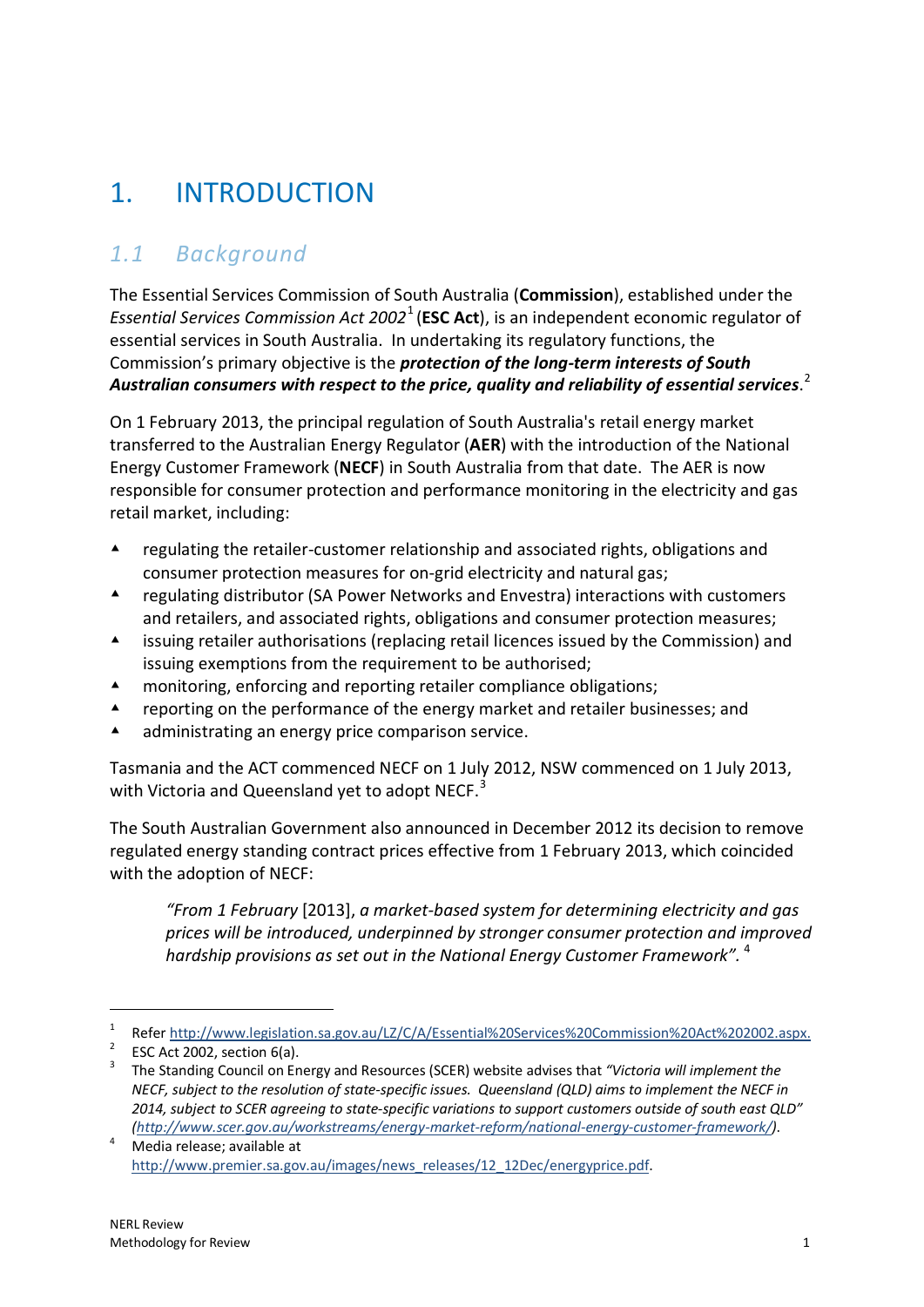The Commission's previous price regulation role (through setting electricity and gas standing contract prices) was replaced by a price monitoring and reporting regime administered by the Minister for Mineral Resources and Energy (**Minister**) informed by reports from the Commission, AER, the Australian Energy Market Operator (**AEMO**) and the Australian Energy Market Commission (**AEMC**) from time to time.

In the legislation establishing the operation of the National Energy Retail Law (**NERL**) in South Australia (which in turn establishes the NECF), the Commission was provided with two review functions:

- ▲ conduct a review of the operation of the NERL after 1 February 2015 (**NERL Review**); and
- ▲ reporting to the Minister on prices for the sale of energy available to a small customer under the NERL on an annual basis (**Ministerial Pricing Report**).

The Commission's first Ministerial Pricing Report was released in August 2013.<sup>[5](#page-4-6)</sup>

The requirements on the Commission in undertaking the NERL Review are as follows:

- *30—Review*
- *(1) The Commission must conduct a review of the operation of the National Energy Retail Law in South Australia after the expiry of 2 years from the date fixed under section 4.*
- *(2) The review must focus on the impact of the National Energy Retail Law on consumers of energy and whether the implementation of the Law has— (a) resulted in increased efficiencies; or (b) adversely affected customer protection in pursuit of national consistency, and may address such other matters as the Commission thinks fit.*
- *(3) The Commission must prepare a report on the outcome of the review and provide a copy of the report to the Minister.*
- *(4) The Minister must, within 6 sitting days after receiving a report under subsection (3), have copies of the report laid before both Houses of Parliament.*[6](#page-5-1)

## <span id="page-5-0"></span>*1.2 Review process & consultation*

The legislation provides the Commission with discretion in setting a date for reporting on the NERL Review; the only statutory requirement is that the review commence no sooner than 1 February 2015 – i.e., after two years following commencement of the NERL, which occurred on 1 February 2013.

The Commission's objective in releasing this Issues Paper at this time is to provide all members of the community with the opportunity to provide input on any issues related to the approach that the Commission proposes to adopt in conducting the NERL Review. This will help the Commission confirm a clear methodology, set a baseline for the review and

 <sup>5</sup> Essential Services Commission of South Australia, *Energy Retail Prices in South Australia-Ministerial Pricing Report 2013,* August 2013; available at

[http://www.escosa.sa.gov.au/article/newsdetail.aspx?p=16&id=1183.](http://www.escosa.sa.gov.au/article/newsdetail.aspx?p=16&id=1183)

<span id="page-5-2"></span><span id="page-5-1"></span><sup>6</sup> Section 30, *National Energy Retail Law (South Australia) Act 2011*.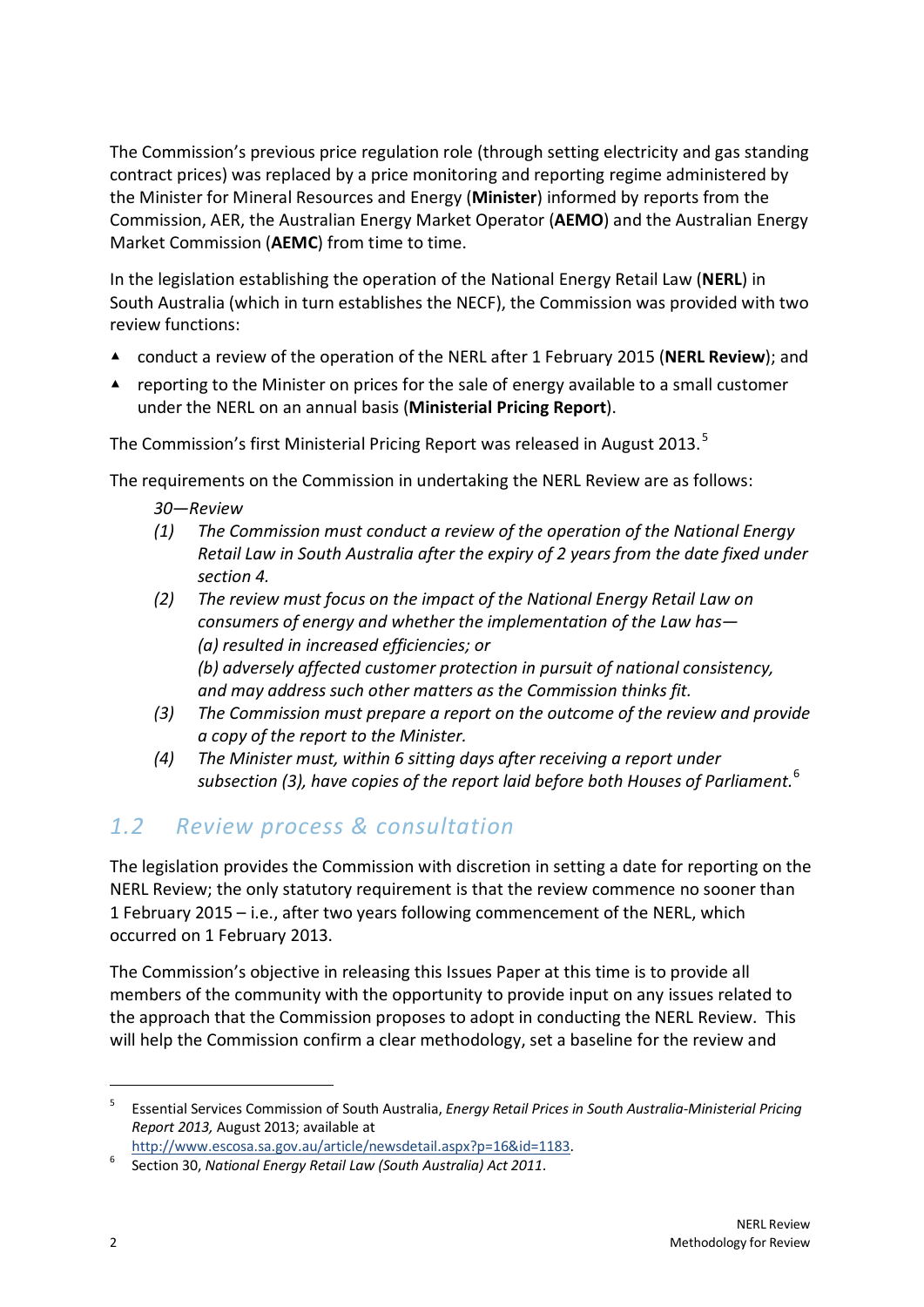ensure that key factors will be monitored in the period leading up to the review. Consequently, a key aspect of this process is to alert members of the community to potential data reporting requirements and to commence collecting this data for the NERL Review.

The Commission is not proposing to commence the NERL Review early and, in accordance with the legislative requirements, the Commission will not commence the review until after 1 February 2015. However, it is important that:

- $\blacktriangle$  the NERL Review be conducted in a timely manner, which will be assisted by consulting on the approach before commencement; and
- ▲ when the Commission commences the NERL Review it has access to critical data, which might be lost should the Commission wait to specify its data requirements until 2015.

The Commission proposes to publish a final NERL Review methodology in February 2014, following consideration of submissions to this Issues Paper.

The legislative requirement to undertake the NERL Review provides the Commission with sufficient powers to undertake functions necessary to perform the task prior to the time from which the review can be undertaken (i.e. in the lead up to 1 February 2015).

The Commission is proposing to report on the results of the NERL Review by Draft Report in October 2015 and Final Report in February 2016.

As will be outlined in this Issues Paper, the Commission considers the assessment of a range of indicators, based on public and non-public (i.e. held by retailers) data, as integral to undertaking the NERL Review.

The Commission encourages all members of the community to comment on the issues raised in this paper.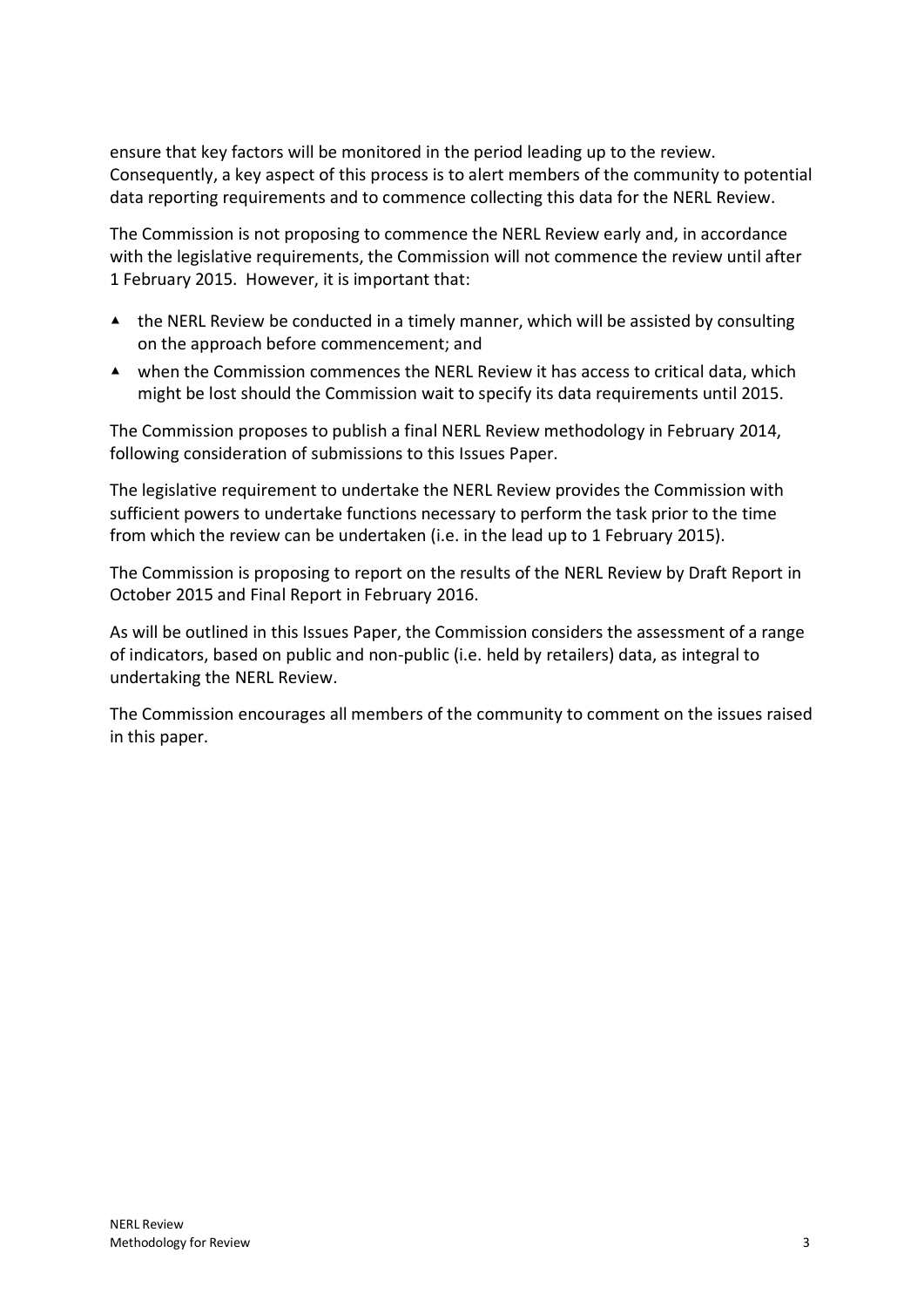# <span id="page-7-0"></span>2. COVERAGE

As outlined in Section 1 of this paper, the NERL Review must focus on the impact of the NERL on South Australian energy consumers and whether the implementation of the NERL has—

(a) resulted in increased efficiencies; or

(b) adversely affected customer protection in pursuit of national consistency,

and may address such other matters as the Commission thinks fit.

The requirement in section 30(1) of the National Energy Retail Law (South Australia) Act 2011 that the Commission conduct a review of the operation of the NERL suggests that the Commission must also make a finding as to whether overall the operation of the NERL has furthered the interests of South Australian energy consumers.

Given the Commission's primary objective of the *protection of the long-term interests of South Australian consumers with respect to the price, quality and reliability of essential services,* the Commission intends addressing the specific NERL Review requirements by first seeking to determine if there is any indication that the NERL has *adversely affected customer protection in pursuit of national consistency.*

The Commission will also attempt to determine whether the NERL has resulted in increased efficiencies, quantifying the impact to the extent possible. For reasons outlined below, the Commission proposes to adopt a broad economic interpretation of the term 'efficiency'.

The performance of the customer protection regulatory framework needs to be assessed within the context of the market it operates within. As noted, the retail energy market also changed on 1 February 2013 with the deregulation of energy retail prices. As a result, the Commission proposes to review the competitiveness of the retail energy market for the 2015 NERL Review, to assess how well the NECF customer protections operate within a competitive market, as well as assisting it to address those items identified in the legislated terms of reference.<sup>[7](#page-5-2)</sup> These terms of reference permit the Commission to address such other matters as the Commission thinks fit.

A review of pricing outcomes is integral to the NERL Review as an explanatory variable. For example, if there was an increase in the number of hardship customers and disconnections during a period of price decreases then it may raise concerns about the customer protection framework, other things being equal, but an increase in hardship customers in the absence of pricing information would be harder to interpret. In this case it would be important to understand the prices faced by all customers.

Prices are also important in assessing the effective competitiveness of the South Australian energy retail market, as a means of determining the extent to which allocative efficiency has been achieved. Competition is not an end in itself but, where effective, is most likely to deliver prices that are in the long term interests of consumers.

<span id="page-7-1"></span>Given NECF commencement and price deregulation commenced on the same date, it may not always be clear which of these actions has driven a particular observable outcome.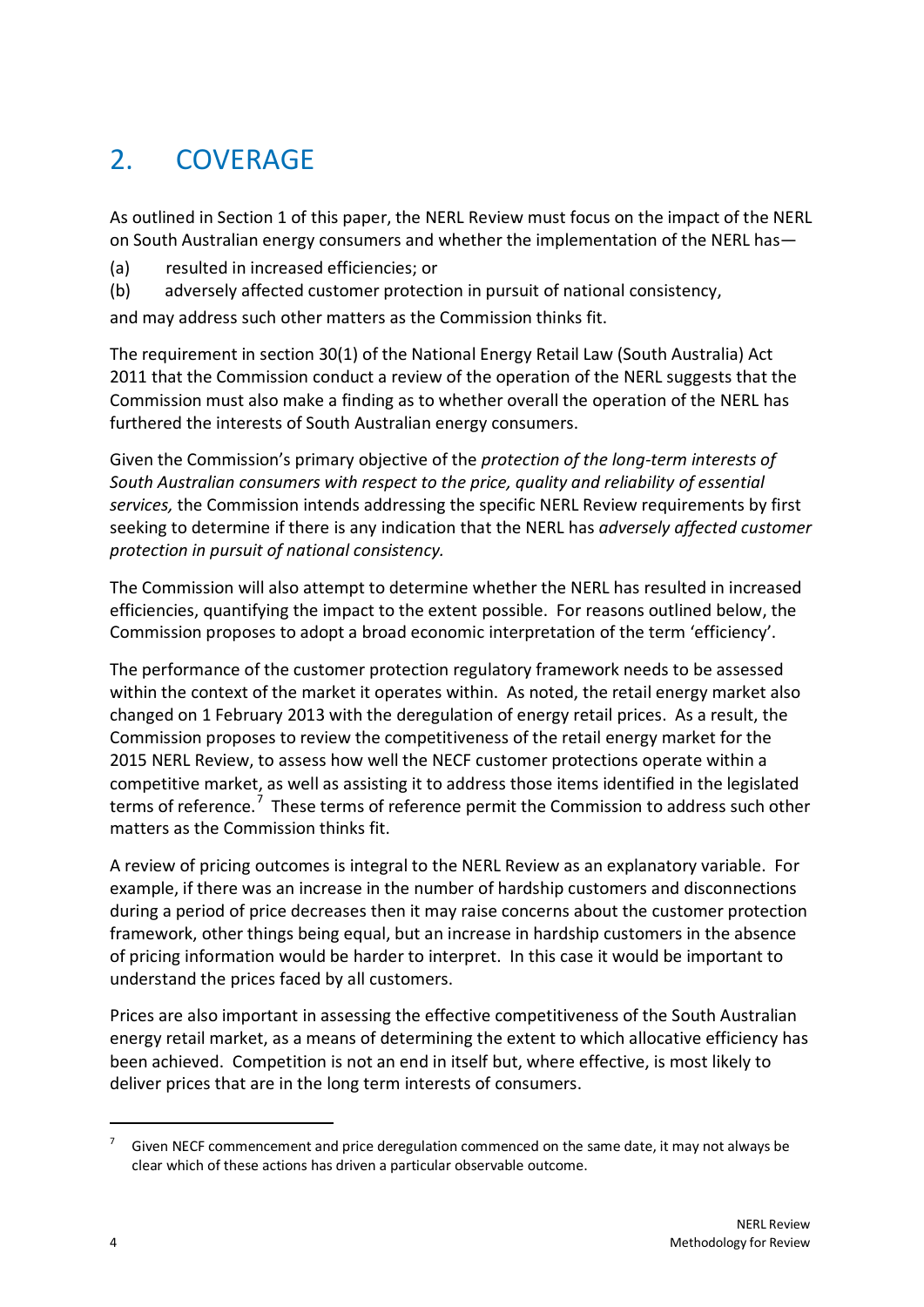In preparation for the review it is necessary for the Commission to identify and collect baseline data it will need to enable it to draw conclusions on matters relevant to the NERL Review. While the baseline data set will as far as possible be drawn from publicly available data, it will be important to establish arrangements now regarding how non-public data will be collected and reported. The final detailed data requirements will depend on methodology matters to be addressed in the review, as discussed in the following sections.

## <span id="page-8-0"></span>*2.1 Customer protection*

The NERL, and associated National Energy Retail Rules (**NERR**), broadly reflect the protections contained in the previously operating customer protection framework established by the Commission (e.g. Energy Retail Code, Energy Marketing Code, Energy Customer Transfer and Consent Code, Energy Price Disclosure Code and the Energy Prepayment Meter System Code).

Therefore it is expected that the NECF should contain consumer protections at least equal to those applying pre-NECF. Nevertheless, a component of the NERL Review will involve an examination of the extent to which the NERL provisions reflect the pre-NECF South Australian energy customer protection framework. This will assist in determining whether any adverse impacts identified are driven by the approach adopted by relevant parties (e.g., retailers and/or the AER) rather than legislative intent. For avoidance of doubt, the Commission will review the operation of both the NERL and its associated statutory instruments.

An important aspect of the NERL Review will be to assess the nature of the interaction between customers and retailers and, in turn, both parties with the AER. A task for the review will be to identify any adverse outcomes from this new interaction, compared to these parties dealing with a local regulator (i.e., the Commission).

It is not considered necessary to separate out (normalise for) any adverse outcomes from ad hoc issues such as the implementation of a new billing system that might occur during the period of the NERL Review, as such issues have impacted the pre-NECF period and the expectation is that having a common customer protection framework should reduce the instances of such issues.

The Commission intends to rely on using its time series of customer protection metrics as a base from which to discern broad trends in consumer protection outcomes. For example, any evidence of a 'step up' change in the level of disconnections and number of hardship customers (per 100 customers) in the period after February 2013 would warrant close examination. Post-NECF, the metric used will be the one that most closely matches that previously collected by the Commission.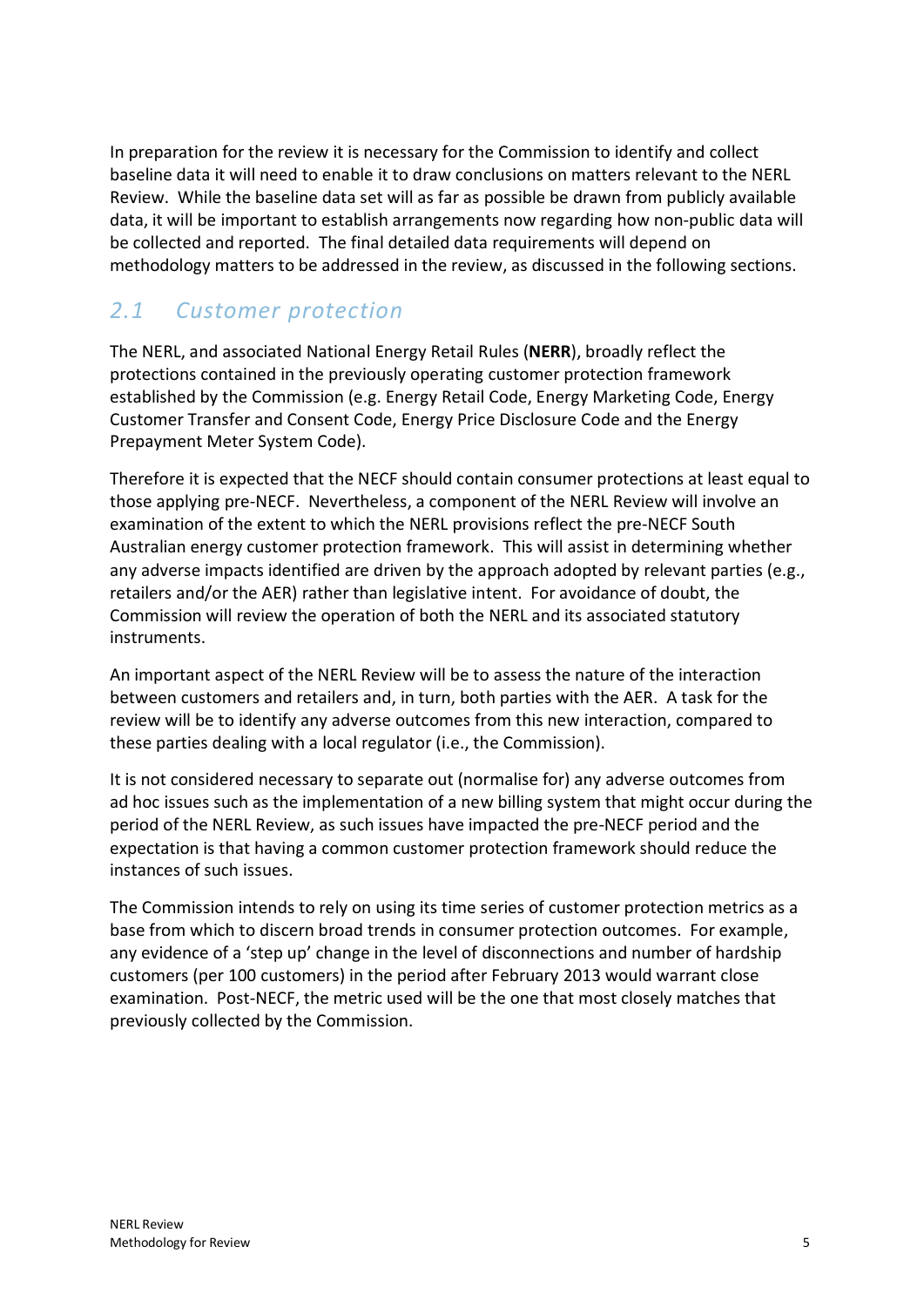There are differences in the metrics being collected by the AER and those previously collected by the Commission. However, the following core set of metrics, based on information already being collected by the AER, is proposed that should enable a time series of data covering both pre-NECF and the NERL Review period:

- ▲ telephone and written performance;
- ▲ complaints (separate electricity & gas);
- ▲ hardship program customers (residential customers only, separate electricity & gas);
- ▲ concession recipients:
- ▲ disconnection for non-payment (separate electricity & gas, residential & small business);
- **A** reconnection in same name (separate electricity & gas, residential & small business);
- ▲ instalment plans;
- ▲ customer numbers (by retailer); and
- ▲ security deposits (separate electricity & gas, residential & small business).

Other sources of data previously relied upon will also be considered, such as the number of customer complaints to the Energy and Water Ombudsman SA.

Given that the NECF is a protection framework for small customers, it is intended to confine the NERL Review to assessing the impact of the operation of the NERL on small customers only.<sup>[8](#page-7-1)</sup>

In practice, it is only feasible in a quantitative sense to determine if customer protection has deteriorated or not under NECF by comparing performance in metrics under NECF with performance prior to NECF. Where the AER reports a broader range of hardship metrics, there will be no pre-NECF performance against which to compare for these additional metrics.

It will be more difficult to make qualitative assessments in the NERL Review, such as the extent to which customers consider dealings with retailers have improved; although in that case an examination of trends in complaints to retailers and ombudsman will assist.

Whilst it might be suggested that a customer survey could identify the extent to which customers consider the level of protection has improved or not under the NERL, it is not the Commission's starting position that such a survey would be useful for the purposes of the NERL Review given that:

- ▲ no base survey was conducted prior to the transfer to NECF; and
- $\blacktriangle$  the review will be conducted more than two years following the transfer, which may question the reliability of customer recall of the pre-NECF situation.

<span id="page-9-0"></span>Under the legislation establishing NECF for South Australia, small customers are defined as those consuming less than 160MWh (electricity) and 1 TJ (gas).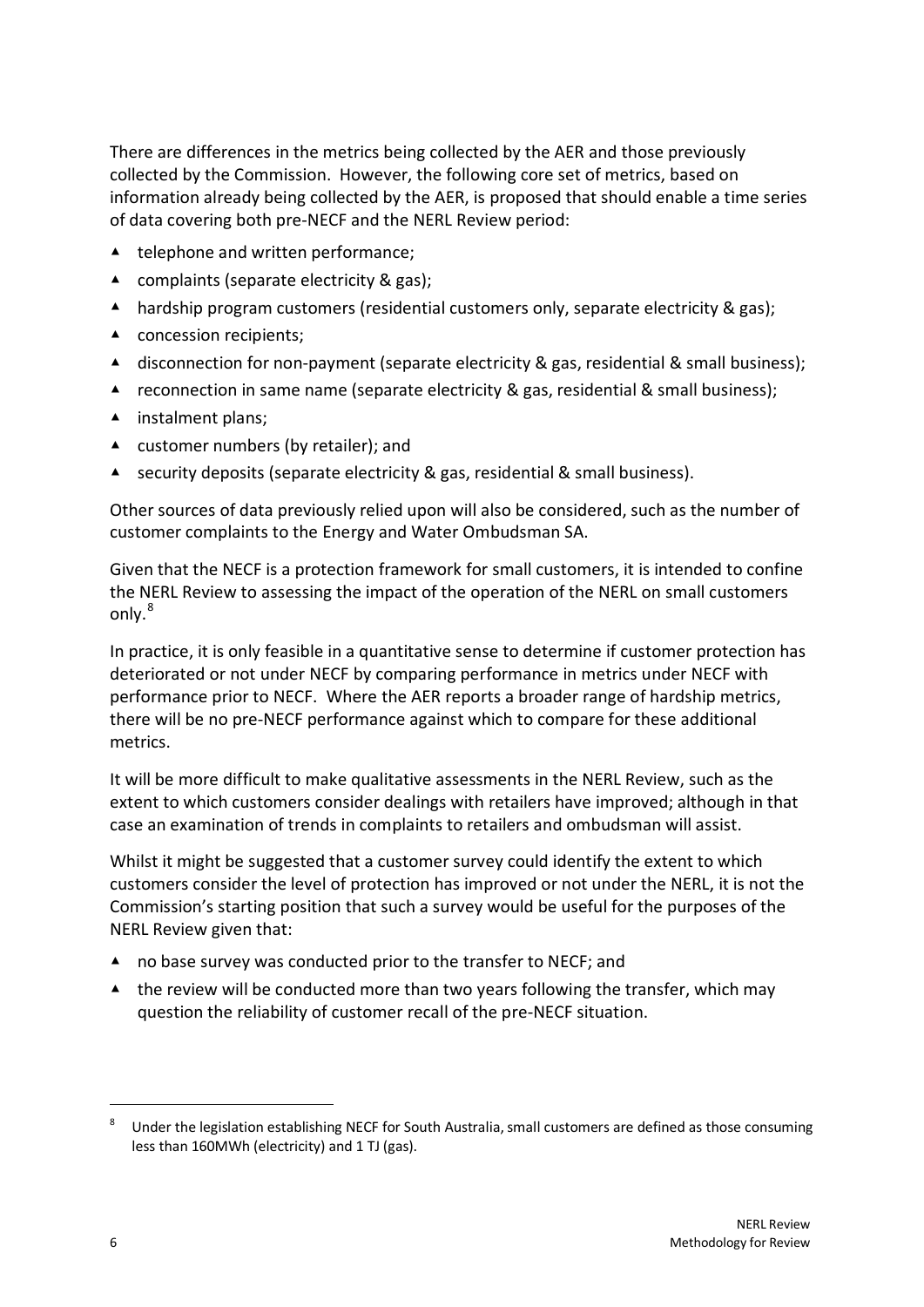Nevertheless, customers will be encouraged to make submissions which may raise issues with the operation of the NERL at that time. If so, the Commission may need to determine the extent to which pre-NECF transfer customer protections may, or may not, have resulted in a preferred outcome for the customer.

One potential adverse outcome of a standardised national framework could be a loss of innovation to deal with specific South Australian issues. The extent to which this may be occurring may be discernible from submissions closer to the NERL Review reporting time.

| <b>Question 1:</b>                                                                                                                                                                          |  |  |
|---------------------------------------------------------------------------------------------------------------------------------------------------------------------------------------------|--|--|
| Are the following proposed metrics supported to form the basis of a<br>quantitative assessment of customer protections under NECF?:                                                         |  |  |
| -telephone and written performance;                                                                                                                                                         |  |  |
| -complaints (including complaints to the Energy & Water Ombudsman);                                                                                                                         |  |  |
| -hardship program customers;                                                                                                                                                                |  |  |
| -concession recipients;                                                                                                                                                                     |  |  |
| -disconnections;                                                                                                                                                                            |  |  |
| -reconnections;                                                                                                                                                                             |  |  |
| -instalment plans; and                                                                                                                                                                      |  |  |
| -security deposits.                                                                                                                                                                         |  |  |
| <b>Question 2:</b>                                                                                                                                                                          |  |  |
| Are there any other considerations the Commission should have regard to<br>in making an assessment on whether the implementation of the NERL has<br>adversely affected customer protection? |  |  |

## <span id="page-10-0"></span>*2.2 Increased efficiencies*

In considering the NERL Review's 'increased efficiencies' term of reference the Commission proposes to adopt the broad economic use of the term 'efficiency', covering: <sup>[9](#page-9-0)</sup>

- ▲ Productive efficiency which incorporates technical efficiency, requiring that goods and services be produced at lowest possible cost:
	- $-$  in the context of this Review would cover questions such as whether electricity prices have reduced relative to retailer operating costs;
- ▲ Allocative efficiency relates to ensuring the community receives greatest return from its scare resources:

<span id="page-10-1"></span> <sup>9</sup> Productivity Commission, *On Efficiency and Effectiveness: Some Definitions,* Staff Research Note, May 2013, Canberra, for a discussion on meaning of the term 'economic efficiency'.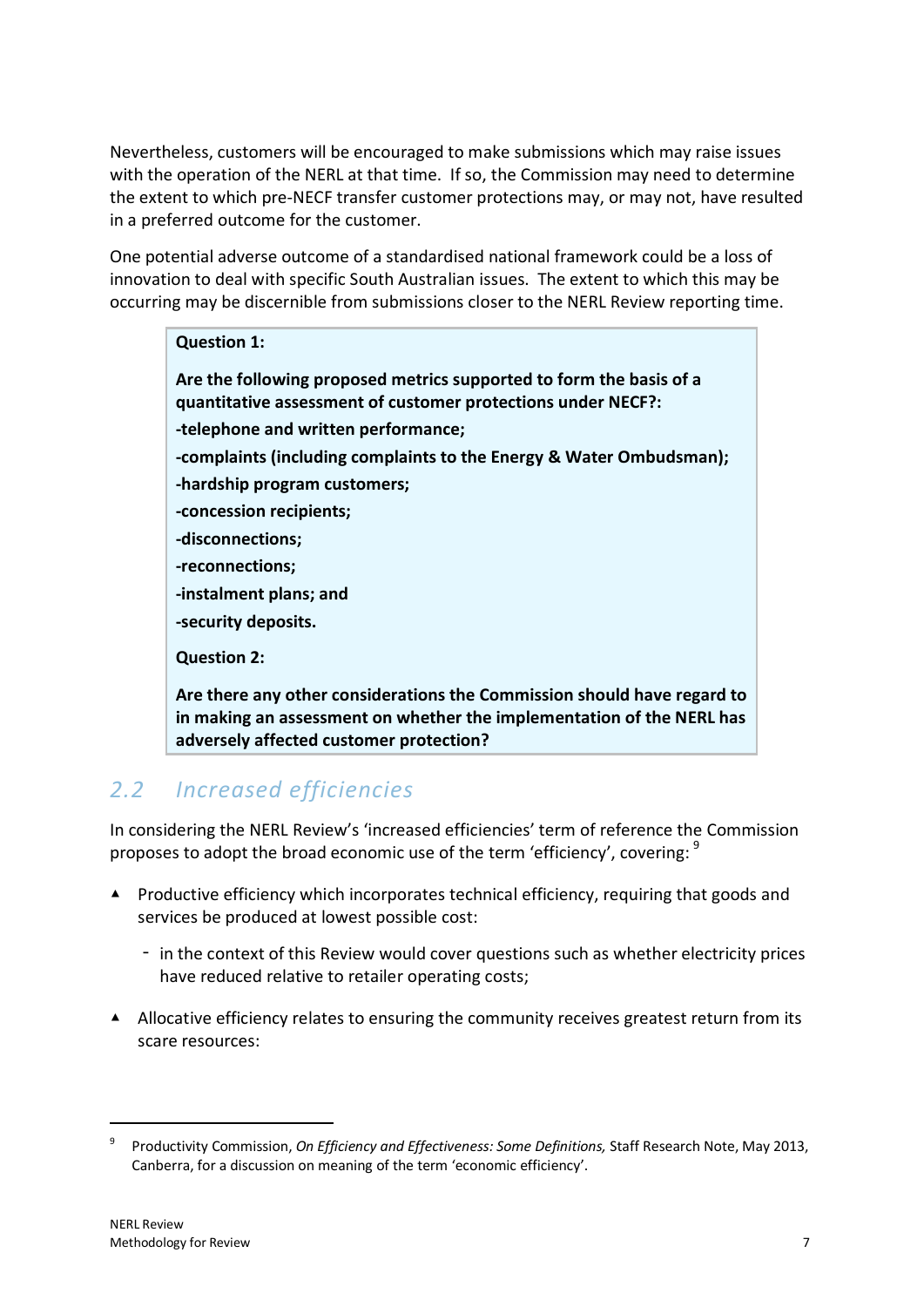- in the context of this Review would cover questions as to whether the energy retail market is competitive; and
- ▲ Dynamic efficiency covers the allocation of resources over time:
	- $-$  in the context of this Review would cover questions such as the extent of innovation occurring in market contract offers and terms and conditions, including retailer approaches to customer billing.

### *2.2.1 Technical Efficiency*

A key objective of NECF is to improve the efficiency of the operation of retailers, noting that most retailers in the National Electricity Market (**NEM**) operate in more than one State or Territory. A premise underlying NECF is that differing regulatory requirements in each jurisdiction result in additional costs being incurred by retailers, either tailoring their operations to the individual requirements of each jurisdiction or adopting an approach of applying the most stringent requirement (and hence costly) identified in any jurisdiction on a national basis.

Two initial considerations are: how to test or confirm whether the implementation of NECF results in increased efficiencies in practice; and, whether any efficiencies may occur in stages, rather than immediately. In relation to the latter point, for instance, common rules should simplify the development and operation of retailer customer information and billing systems, but such efficiencies might be best achieved at the next system upgrade and may not be demonstrated (at least to their full potential) in the timeframe of the NERL Review.<sup>[10](#page-10-1)</sup>

In one sense it might be *inferred* that greater consistency in regulation would always result in increased efficiencies, but the task requires the Commission to make an assessment on whether such efficiencies *have* occurred. Such an assessment should also attempt to identify the nature and extent of such efficiencies.

<span id="page-11-0"></span>In terms of the evidence that the Commission will rely on to assess the extent of any improved retailer efficiencies, submissions from retailers that efficiencies have occurred and the level of savings made will play an important role. Indeed given that a key impetus for NECF was the achievement of economies in operation for retailers that operate across State and Territory borders, there should be some onus on retailers to be forthcoming in demonstrating any efficiencies achieved.

 $10$  Noting that as of October 2013, all NEM jurisdictions other than Victoria and Queensland had adopted NECF.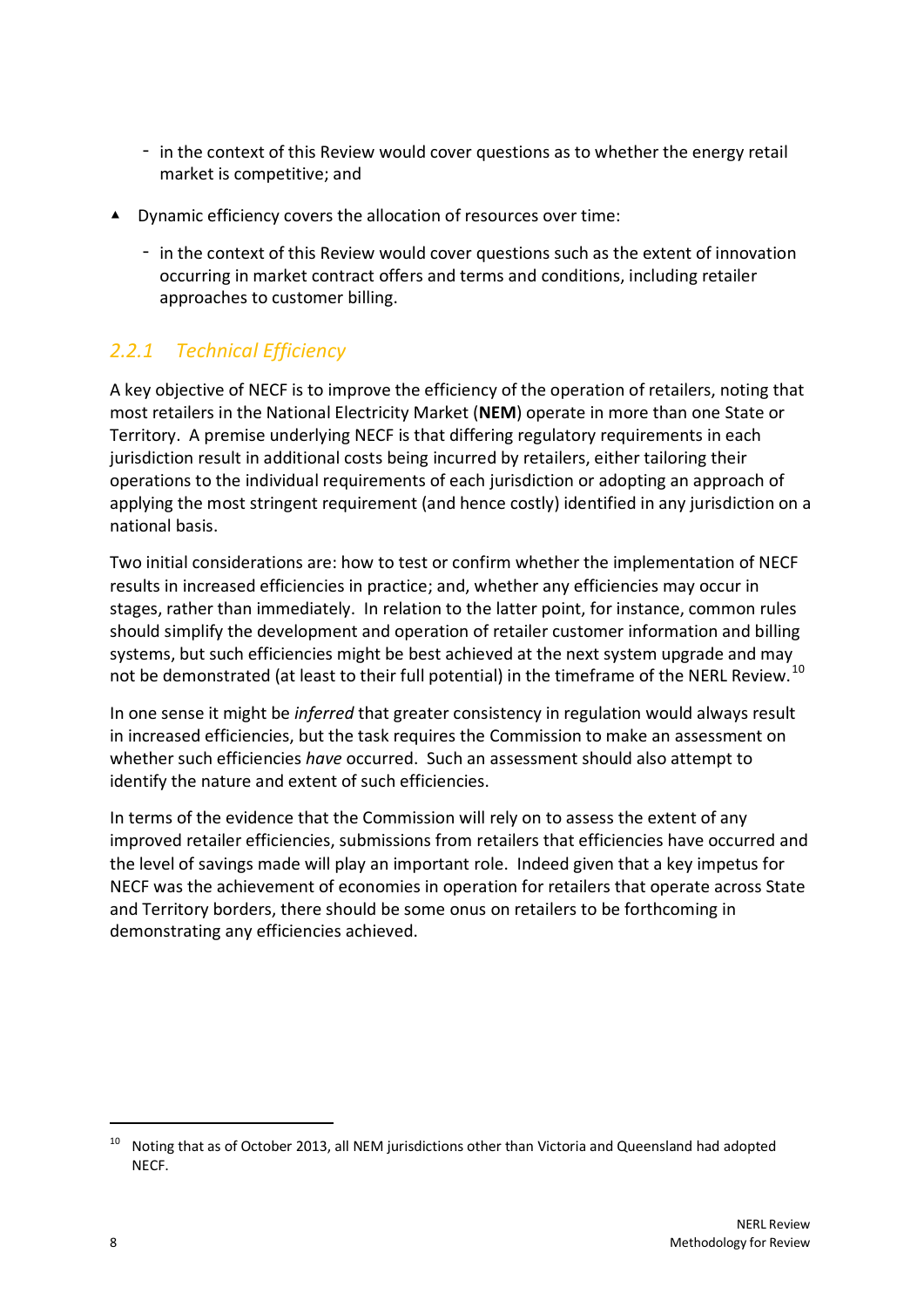The Commission will be seeking as much hard evidence as possible, rather than rely on assertions. As indicated in the introduction, four jurisdictions have now adopted NECF, and at varying times. It is proposed to ask retailers to specify the actions taken and the type of savings, and monetary value of such savings, at each point of the NECF rollout, namely:

- ▲ 1 July 2012 (NECF adopted by ACT and Tasmania);
- ▲ 1 February 2013 (NECF adopted by SA);
- ▲ 1 July 2013 (NECF adopted by NSW);
- ▲ Date to be determined when NECF adopted by Victoria and Queensland.

This will enable retailers to report as early as possible, rather than wait until the time the NERL Review is undertaken when such information may be lost.

Nevertheless, the Commission may also have to undertake some independent analysis in addition to the advice it receives from retailers.

One approach might involve estimating Electricity Purchase Cost (i.e., an estimate of the wholesale energy cost) and deducting it and network charges (which represent a significant portion of residential customer electricity bills<sup>[11](#page-11-0)</sup> and movements in network charges are publicly available) from an indicative residential customer bill (e.g., derived from weighted average contract prices) to provide an estimate of retailer operating costs, which could be tracked over time. This should indicate any evidence of movement in prices becoming lower relative to costs, were this to occur.

A similar approach is employed by the U.K. regulator Ofgem which regularly publishes a retail margin indicator (an indicative annual net margin), which is the difference between the customers' retail bills and the suppliers' costs.<sup>12</sup> Gross margin is derived from deducting wholesale costs and Value Added Tax (VAT) & other from standard tariff bills for an average customer, with operating costs<sup>[13](#page-12-1)</sup> then deducted to derive an estimate of net margin.<sup>14</sup>

<span id="page-12-3"></span><sup>&</sup>lt;sup>11</sup> Network costs, consisting of ElectraNet's transmission tariffs and SA Power Networks' distribution tariffs, comprise approximately 45% of a typical residential electricity customer bill, refer *2011/12 Annual Performance Report-Market Development,* page 3; available at [http://www.escosa.sa.gov.au/electricity](http://www.escosa.sa.gov.au/electricity-overview/reporting-and-compliance/annual-performance-reports.aspx)[overview/reporting-and-compliance/annual-performance-reports.aspx](http://www.escosa.sa.gov.au/electricity-overview/reporting-and-compliance/annual-performance-reports.aspx)

<span id="page-12-0"></span><sup>12</sup> Ofgem, *Methodology for Supply Market Indicators*, January 2012; available at <https://www.ofgem.gov.uk/publications-and-updates/methodology-supply-market-indicators> and *Electricity and Gas Supply Market Indicators*; available at [https://www.ofgem.gov.uk/publications-and](https://www.ofgem.gov.uk/publications-and-updates/electricity-and-gas-supply-market-indicators-25092013)[updates/electricity-and-gas-supply-market-indicators-25092013](https://www.ofgem.gov.uk/publications-and-updates/electricity-and-gas-supply-market-indicators-25092013) .

<span id="page-12-1"></span><sup>&</sup>lt;sup>13</sup> Operating costs include customer service staffing, IT, sales and marketing, billing and bad debt costs.<br><sup>14</sup> Note that U.K. rateilars are also required to produce Consolidated Segmental Statements that provide

<span id="page-12-2"></span>Note that U.K. retailers are also required to produce Consolidated Segmental Statements that provide comprehensive, backward looking, information on individual energy company revenues, costs and profits.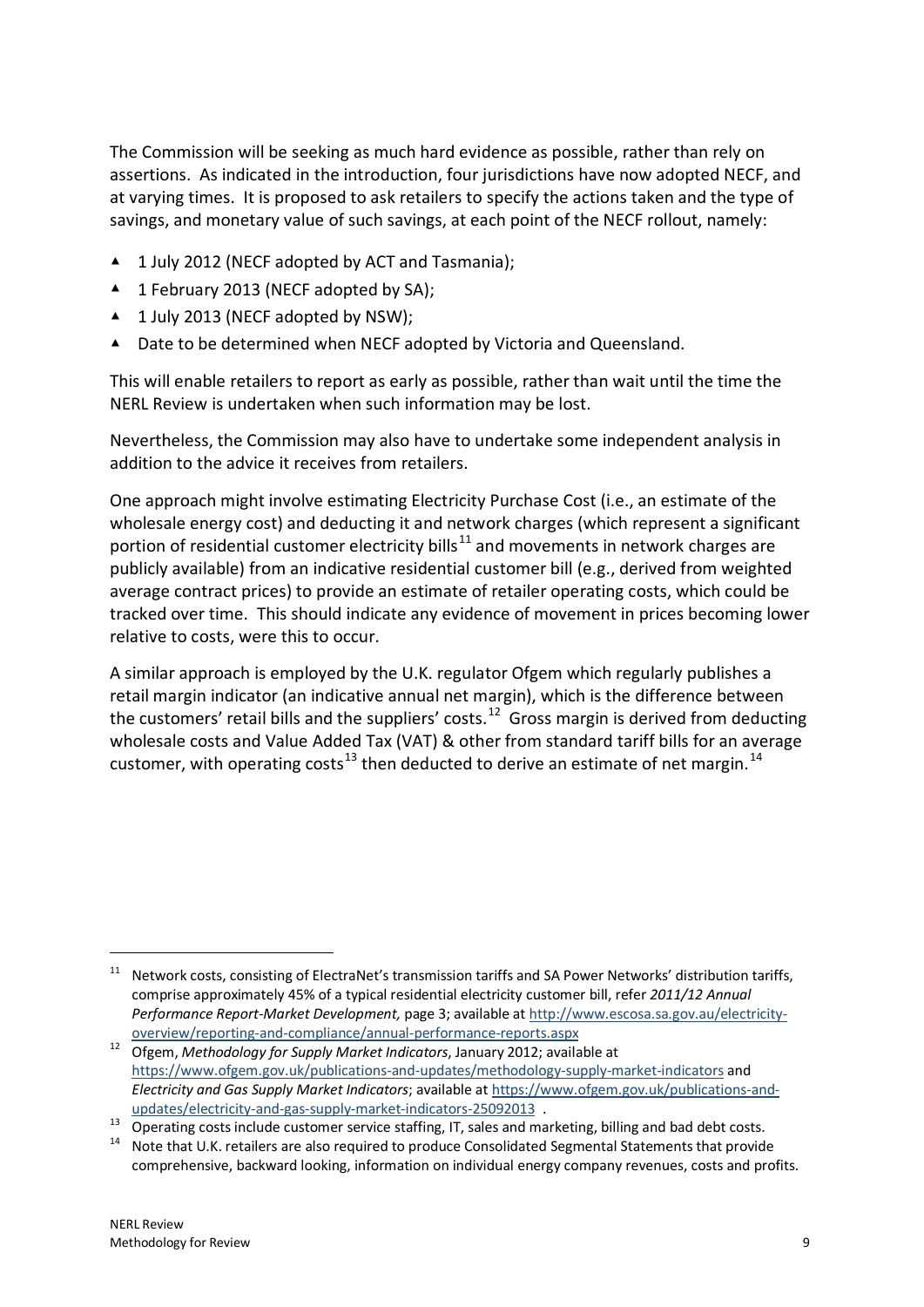The Essential Services Commission of Victoria (ESCV) has also undertaken analysis of retail margins in the Victorian energy retail market, in an effort to estimate movements in retailer margins between 2006 and 2012.<sup>[15](#page-12-3)</sup> The ESCV employed consultants SKM-MMA to undertake the work which involved:

*"… a 'bottom-up' analysis of retailer supply costs for typical customers. These costs are then compared to the estimated revenue for typical customers supplied under different types of tariffs, to obtain estimates of retailer gross margins and net margins".*[16](#page-13-0)

However, the ESCV stresses that it is important "… *not to attribute a false degree of precision to the results as reported, we believe the results are indicative, interesting and relevant"*. [17](#page-13-1)

The two main types of retailer costs identified for the ESCV study were wholesale supply cost to retailers (purchased energy costs, adjustment for line losses, network charges, green scheme costs and market operation fees) and retailer operating costs.

The suggested approach outlined above for the NERL Review would effectively derive an estimate of operating costs plus net margin, but may be sufficient for monitoring broad trends in operating cost for the purposes of the review.<sup>[18](#page-13-2)</sup> It would be important to be able to derive pre-NERL estimates on a similar basis, for comparison purposes.

### *2.2.2 Allocative efficiency*

The Commission proposes to review the competitiveness of the South Australian energy retail market as the primary basis for assessing the extent to which the adoption of NECF has achieved allocative efficiency gains.

It is the Commission's view that the performance of the customer protection regulatory framework must be assessed within the context of the market it governs. A key element in assessing the performance of the market is to determine the level of retail competitiveness: are consumers gaining access to competitively set prices and is the NERL consumer protection framework robust enough to operate in such an environment?

The Commission<sup>[19](#page-13-3)</sup> and the AEMC<sup>[20](#page-13-2)</sup> have previously undertaken formal reviews into the competitiveness of the South Australian energy retail market (in 2007 and 2008

 <sup>15</sup> Essential Services Commission of Victoria, *Analysis of Electricity Retail Prices and Retail Margins 2006-12*; available at [http://www.esc.vic.gov.au/Energy/Analysis-of-Electricity-Retail-Prices-and-Retail-M.](http://www.esc.vic.gov.au/Energy/Analysis-of-Electricity-Retail-Prices-and-Retail-M)

<span id="page-13-0"></span><sup>16</sup> *Op. cit.,* page 6.

<span id="page-13-1"></span><sup>17</sup> Essential Services Commission of Victoria, *Retailer Margins in Victoria's Electricity Market, Discussion Paper*, May 2013, page 1.

<span id="page-13-2"></span><sup>&</sup>lt;sup>18</sup> Consideration would need to be given to how sophisticated such an analysis should be, for example, the extent to which costs such as the FiT premium and REES should be separately identified and dealt with. It may also be practical to limit the exercise to the top three or four retailers, given that the combined market share would cover most of the retail market. Were there to be any evidence of increasing retailer net margins, then a separate estimate of retailer operating costs might need to be derived.

<span id="page-13-4"></span><span id="page-13-3"></span><sup>19</sup> In January 2007, the Commission appointed NERA Economic Consulting to undertake a *Review of the Effectiveness of Energy Retail Market Competition for small customers in South Australia* (incorporating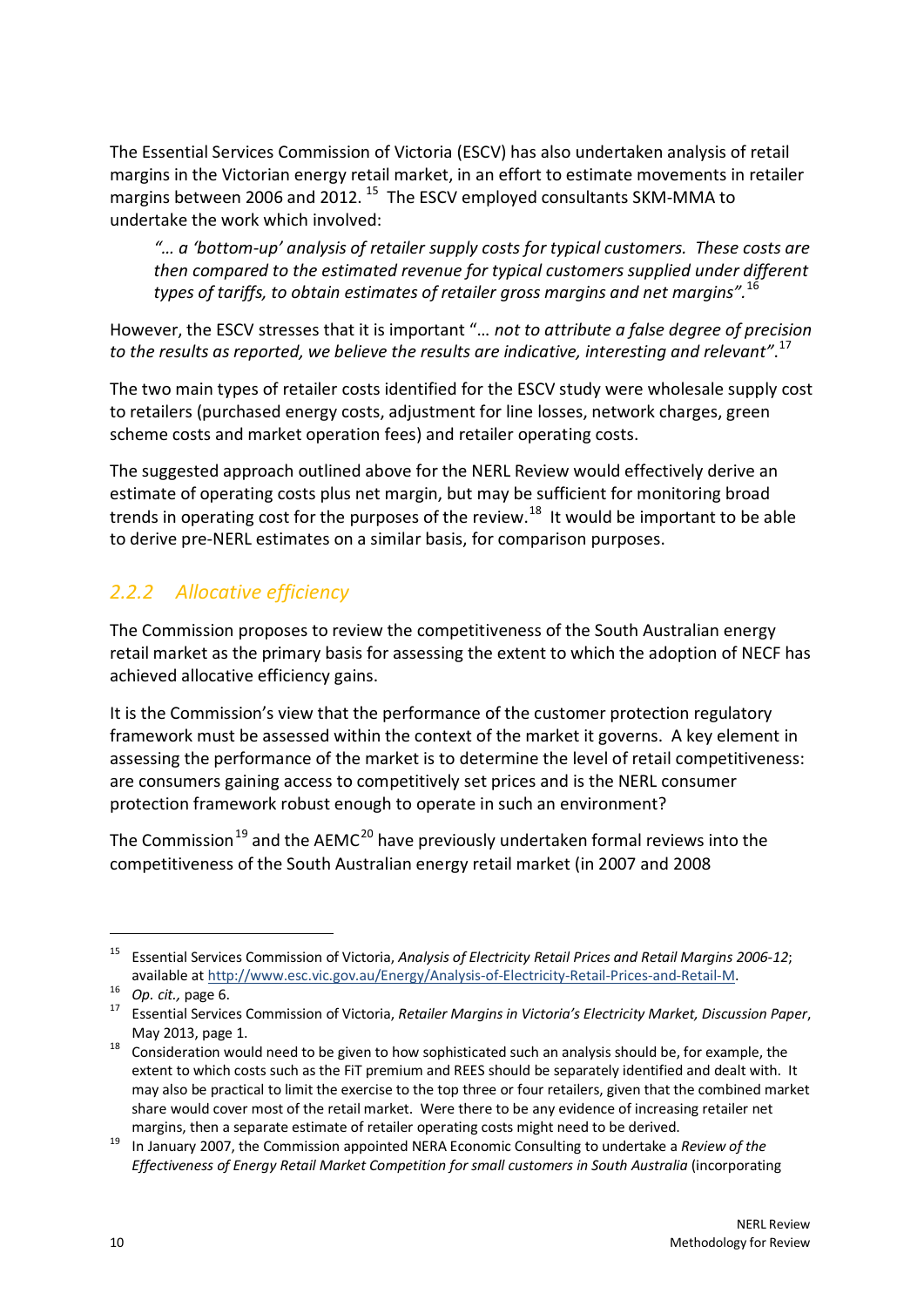respectively), with the Commission undertaking a monitoring and reporting role until 1 February 2013.

The Commission has previously developed a framework for monitoring the development of retail competition in South Australia, with a Final Decision released in September 2004.<sup>[21](#page-13-4)</sup> The key monitoring indicators identified were:

- ▲ Indicator 1: number of retailers
- ▲ Indicator 2: small customer switching
- ▲ Indicator 3: barriers to entry
- ▲ Indicator 4: information asymmetries
- ▲ Indicator 5: price/service mix
- ▲ Indicator 6: impacts on low-income groups
- ▲ Indicator 7: innovation.

Part of the Commission review would include updating earlier monitoring work.

Reviewing price movements against total cost movements (excluding retailer operating cost) should also be instructive in indicating the direction of any changes in allocative efficiency.

### *2.2.3 Dynamic efficiency*

Evidence of innovation will be a key factor in determining whether there is any evidence of dynamic efficiency improvements, with this also being a key competitiveness indicator.

In addition to potentially varied market contract offers and terms and conditions, including retailer approaches to customer billing, other areas of development could include different services provided to customers (better products), including innovative ways of interacting with and informing customers.

### *2.2.4 Distribution of benefits*

A further question for consideration is: if efficiencies have been achieved, on what basis have the benefits been distributed? That is, have consumers received a share of the benefits, perhaps through lower contract prices, or have retailers (or shareholders) captured all of the benefits?

-

both electricity and gas), various reports available at [http://www.escosa.sa.gov.au/projects/86/review-of](http://www.escosa.sa.gov.au/projects/86/review-of-the-effectiveness-of-energy-retail-market-competition-in-south-australia.aspx#stage-list=4)[the-effectiveness-of-energy-retail-market-competition-in-south-australia.aspx#stage-list=4.](http://www.escosa.sa.gov.au/projects/86/review-of-the-effectiveness-of-energy-retail-market-competition-in-south-australia.aspx#stage-list=4)

<sup>20</sup> AEMC conducted a *Review of the Effectiveness of Competition in Electricity and Gas Retail Markets in South Australia* in 2008, various reports available a[t http://www.aemc.gov.au/Market-](http://www.aemc.gov.au/Market-Reviews/Completed/review-of-the-effectiveness-of-competition-in-electricity-and-gas-retail-markets-in-south-australia.html)[Reviews/Completed/review-of-the-effectiveness-of-competition-in-electricity-and-gas-retail-markets-in](http://www.aemc.gov.au/Market-Reviews/Completed/review-of-the-effectiveness-of-competition-in-electricity-and-gas-retail-markets-in-south-australia.html)[south-australia.html.](http://www.aemc.gov.au/Market-Reviews/Completed/review-of-the-effectiveness-of-competition-in-electricity-and-gas-retail-markets-in-south-australia.html)

<span id="page-14-0"></span><sup>21</sup> Essential Services Commission of South Australia, *Monitoring the Development of Energy Retail Competition in South Australia*, Final Decision, September 2004; available at [http://www.escosa.sa.gov.au/library/040917-MonitorEngyRetailComp-FinDec.pdf.](http://www.escosa.sa.gov.au/library/040917-MonitorEngyRetailComp-FinDec.pdf)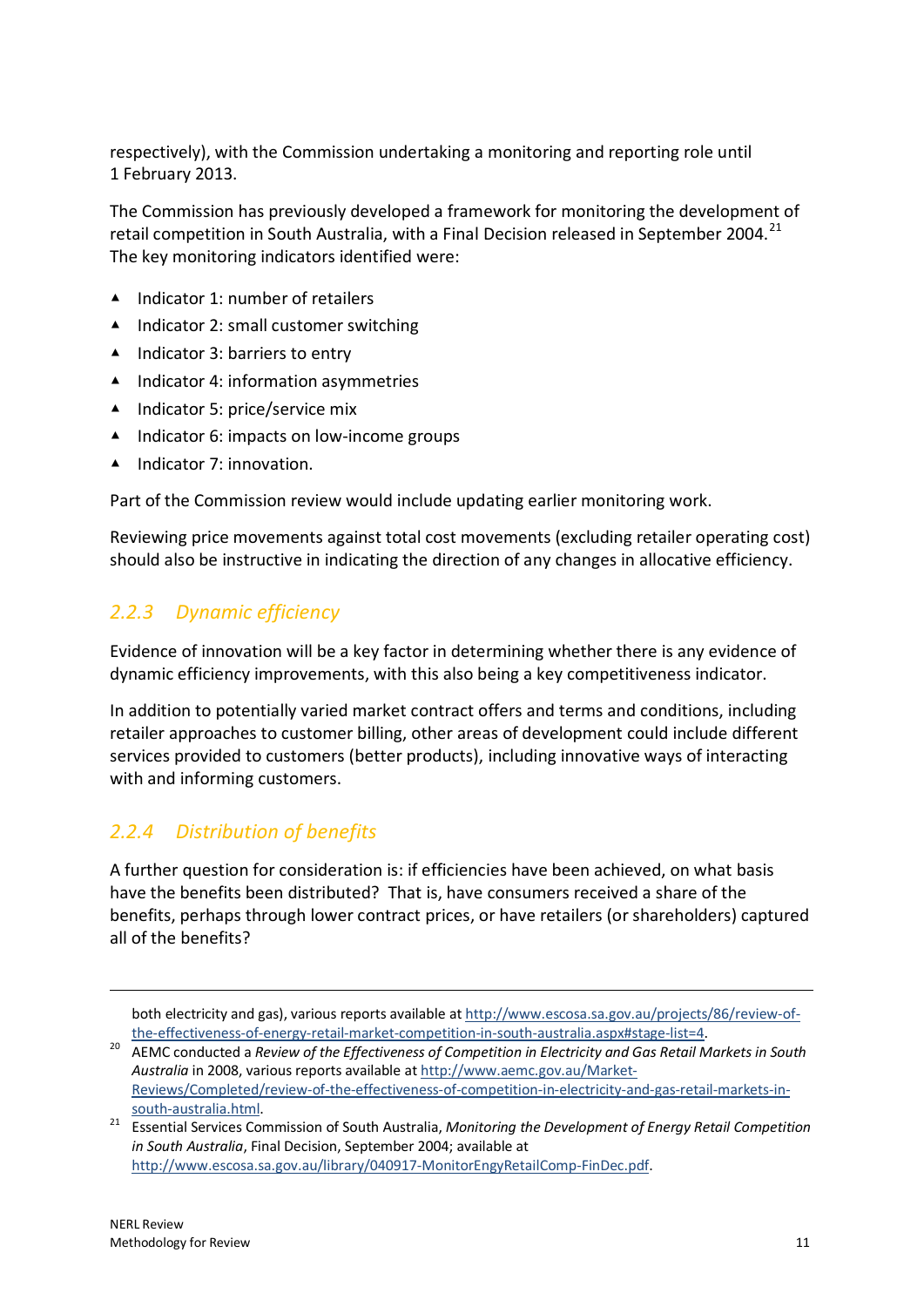Depending on the size of the efficiencies gained, it may be difficult to determine the beneficiaries of any shared benefits. Nevertheless, in accordance with the Commission's primary objective, the focus of the Commission's assessment will be the extent to which the long term interests of South Australian consumers have been served, i.e. the extent to which customers have benefitted.

| <b>Question 3:</b>                                                                                                                                                                             |
|------------------------------------------------------------------------------------------------------------------------------------------------------------------------------------------------|
| Should the Commission adopt a broad economic interpretation of the<br>term 'efficiency'?                                                                                                       |
| <b>Question 4:</b>                                                                                                                                                                             |
| Should the Commission consider the extent to which the South Australian<br>energy retail market is effectively competitive as part of the NERL<br><b>Review?</b>                               |
| <b>Question 5:</b>                                                                                                                                                                             |
| If so, is the Commission's proposed approach to undertaking an<br>assessment of the level of effective competition in the South Australian<br>energy retail market sufficiently comprehensive? |
| <b>Question 6:</b>                                                                                                                                                                             |
| Are there any other considerations the Commission should have regard to<br>in making an assessment on the extent and nature of efficiencies                                                    |

## <span id="page-15-0"></span>*2.3 Review of pricing outcomes*

As indicated above, monitoring pricing outcomes:

▲ is integral to the NERL Review as an explanatory variable;

**resulting from the implementation of the NERL?**

- ▲ will assist in determining the extent to which technical efficiency has been achieved, through comparing cost movements against price movements; and
- $\blacktriangle$  is important in assessing the effective competitiveness of the South Australian energy retail market, as a means of determining the extent to which allocative efficiency has been achieved (e.g., through observing the nature of any changes in price/service mix).

Prices are important in assessing the effective competitiveness of the South Australian energy retail market. Competition is not an end in itself, but, where effective, is most likely to deliver prices that are in the long term interests of consumers.

Based on historic data collected from retailers for use in the Commission's relative price movement (**RPM**) process, there is a significant proportion of market contract customers purchasing electricity under what might be termed 'closed offers' at any given point in time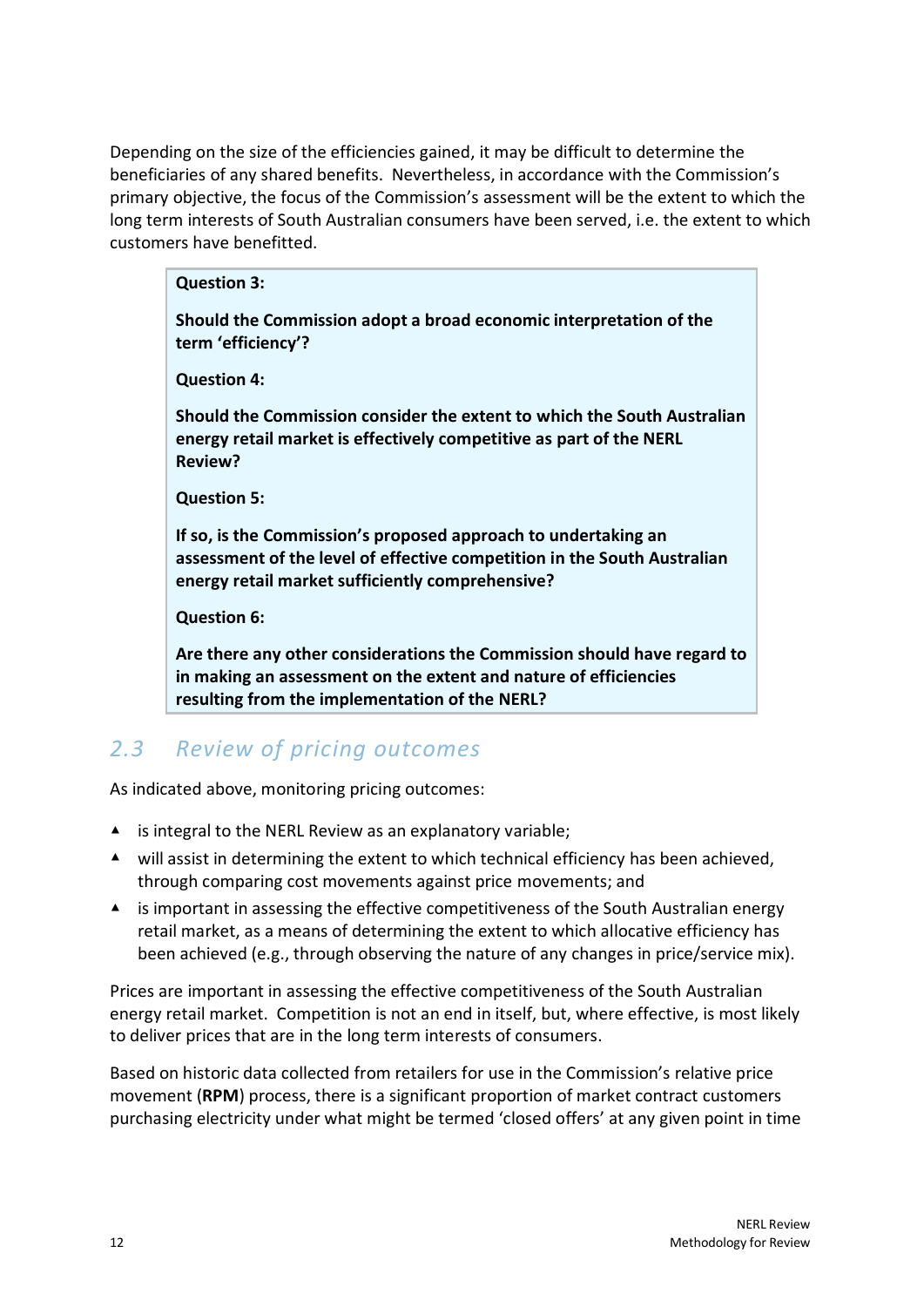(i.e. still operating, but are closed to new customers), in addition to 'open offers' (those available to customers on request).

By reviewing open and closed offers, the Commission can comment on the extent to which retailers differentiate prices for new and existing customers. It is important to understand the extent to which retailers may be offering significant discounts only to new customers, meaning that retailers may be relying on customer inertia to increase prices for existing customers.

By way of example, should a large proportion of customers on closed offers tend not to respond to increased prices ("stickiness"), then this might encourage retailers to increase closed offer contract prices by more than any underlying cost increases to subsidise market offers to attract new customers. While "sticky" customers have the ability to seek the best offers available to them, it will only be by observing any evidence of stickiness that a potential market failure might be identified. For example, sticky customers perceive high transaction costs in any decision to move to a new contract (which may be real, or only perceived) which might be addressed through making more (or better) information available and/or reduce any barriers to transfer.

It is also considered important to understand the movement in weighted average prices of each type of contract, in order to provide an informed comment on the situation for customers as a whole. Reviewing movements in individual contract prices with no regard to the level of take up of specific contracts would lead to a finding that might have little bearing to that experienced by the majority of customers.

#### **Question 7:**

**Are there any other considerations the Commission should have regard to in relation to incorporating pricing evidence for the review?**

### <span id="page-16-0"></span>*2.4 Any other matters*

This Issues Paper has attempted to identify those matters that should be considered in the NERL Review. Members of the community are invited to suggest any other matters that they believe should be considered.

#### **Question 8:**

**Are there any other matters that the Commission should address in the review, that deal directly with the impact of the NERL on small consumers of energy?**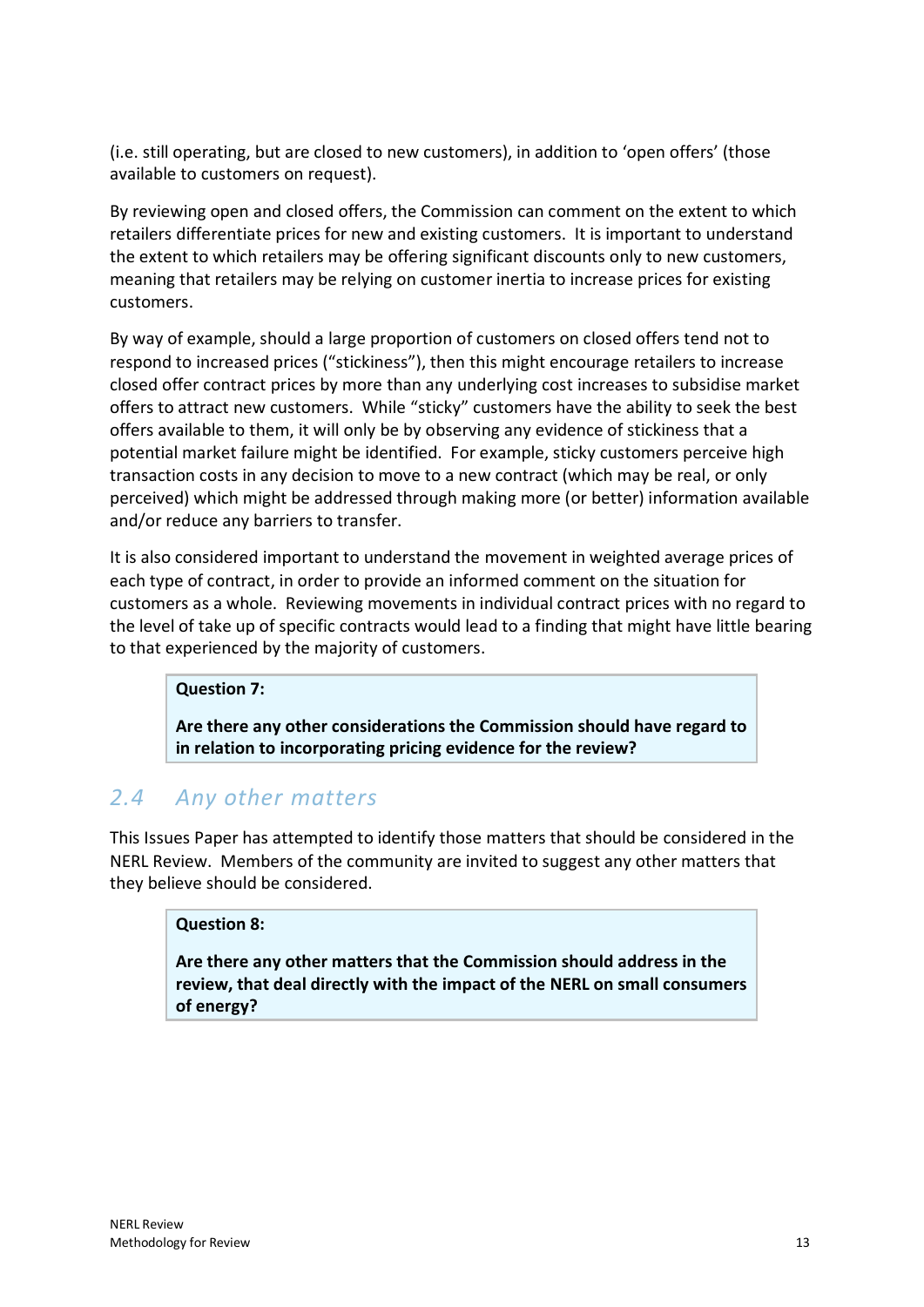# <span id="page-17-0"></span>3. PRICE REPORTING REQUIREMENTS

This chapter discusses potential retailer price data reporting requirements for the NERL Review, noting that the final scope awaits consideration of submissions to this Issues Paper.

The Commission will collect data from public sources where available (including information from the AER), only seeking data from retailers where it is necessary to do so.

In considering any reporting requirements for non-publicly available data, the Commission will balance the need to obtain sufficient information with the level of effort and resources incurred by retailers in providing the data.

Accordingly, the Commission is presenting a number of options for comment in this Issues Paper regarding collecting data at varying levels of detail.

## <span id="page-17-1"></span>*3.1 Price information*

Two price information options for the NERL Review have been identified for consideration, with the expected output and data requirements of retailers discussed. The information would be required of retailers marketing to small electricity customers in South Australia during the relevant period.

#### Option 1: Modified Relative Price Movement (RPM)

Prior to the Government's decision to deregulate retail energy prices, the Commission had utilised a methodology for fixing electricity standing contract prices, in which the regulated price was adjusted annually based on the weighted average movement in market contract prices. Under that Relative Price Movement (RPM) methodology, standing contract prices were allowed to move in line with changes in market contracts, subject to prices sitting within a predetermined floor and ceiling established by the Commission.

The RPM methodology provided a sound basis for assessing the movement of weighted average electricity prices across a year, with retailers having existing systems to meet data reporting requirements.

It is not considered necessary to collect the full data set required under RPM for the purposes of the NERL Review. It is proposed that the following contract data would be sought:

- ▲ standard retail contract information (name, tariff type and description); and
- ▲ market retail contract information (name, tariff type and description);

and for each retail contract:

- ▲ billed days;
- ▲ supply charge;
- ▲ variable charge (separately for summer and non-summer tariffs); and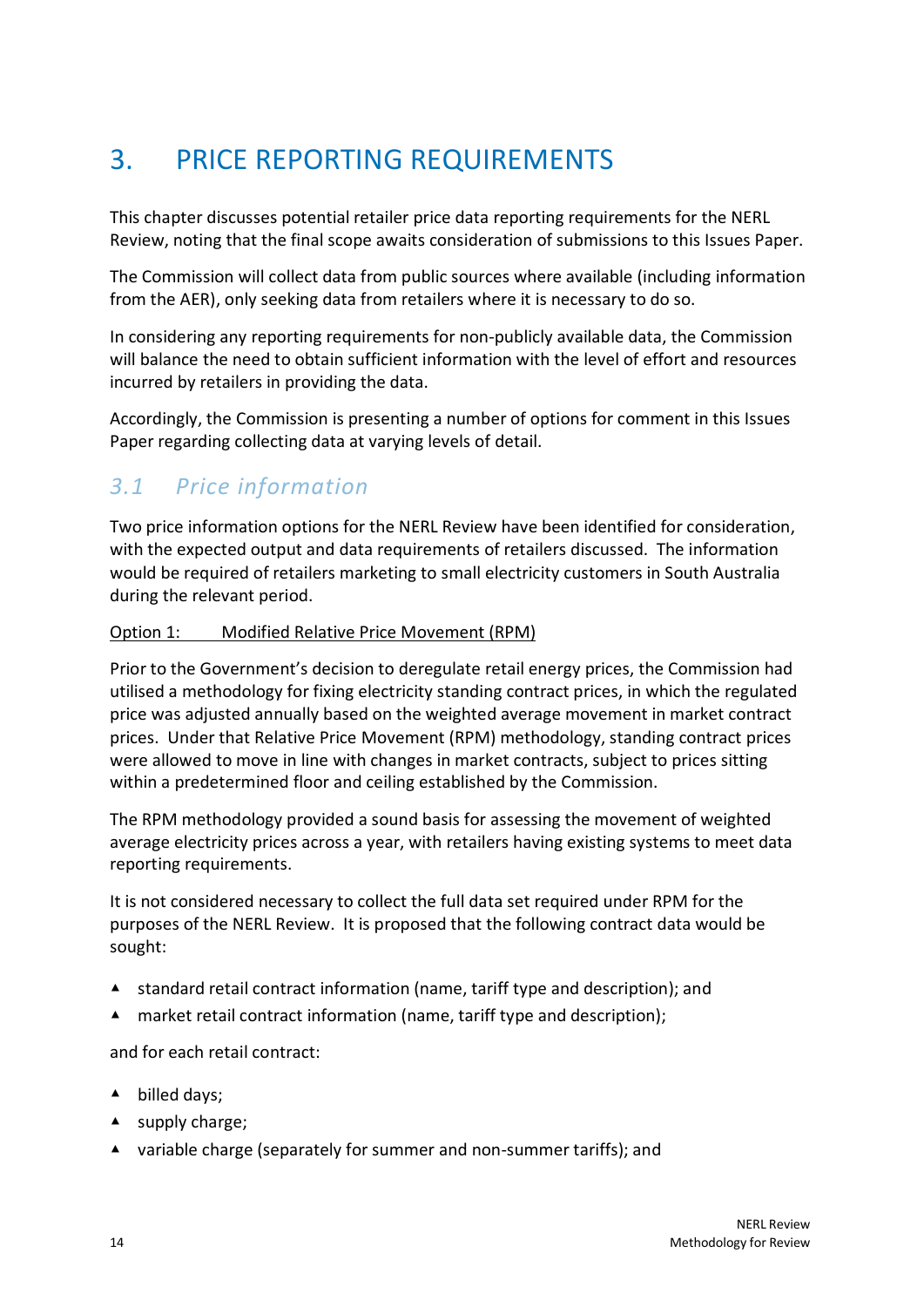▲ sales/consumption (separately for summer and non-summer tariffs).

This information would be required separately for open and closed contracts. The required contract information would enable the Commission to aggregate the information separately according to residential and small business customers.

There would be a greater cost involved for retailers to provide this information in relation to gas contracts, given that the RPM reporting structures were only developed for electricity. The additional cost might be considered warranted noting that the gas retail market is generally considered less competitive than the electricity retail market, with far fewer (five as at 30 June 2013) retailers offering gas contracts.

#### Option 2: Average Price

Under this option retailers would only be required to provide the following information, separately for standard and market retail contracts:

- ▲ total sales (consumption)-residential;
- ▲ total sales (consumption)-small business;
- ▲ total revenue from sales-residential; and
- ▲ total revenue from sales-small business.

This information, which is consistent with previous requirements made of retailers under Energy Industry Guideline No.2 would also be required separately for open and closed contracts.

Similar to the requirements of Guideline No.2, sales and revenue data in this option and Option 1 would relate to actual billings. Consequently, the billing data may not incorporate the most recent offers (to the extent that customers have yet to be billed on those rates), but the proposed approach would pick up any such offers in the subsequent period to the extent that the offers translated into a material level of contracts being formed. A risk with focussing solely on offers is that, in practice, a low price by itself may not result in a high take up rate (i.e. conversion into contracts) if other conditions associated with the offer are not to the satisfaction of the prospective customer.

Dividing 'total revenue from sales' by 'total sales' would enable a weighted average 'price' to be derived.

While this should be an easier data set for retailers to provide, it would not allow any interrogation of movements in components or types of contracts by the Commission. Also, there would be limited ability for the Commission to assess the veracity of the data supplied.

Under all options the information sought will be limited to that necessary to enable an assessment of movements in overall energy bills over time, that is, not separate out details for certain types of market contracts (e.g. such as the accredited green component for GreenPower contracts).

The Commission does not propose to monitor movements in the level of administrative and related charges (e.g. account establishment fees). Those charges tend to be one-off and so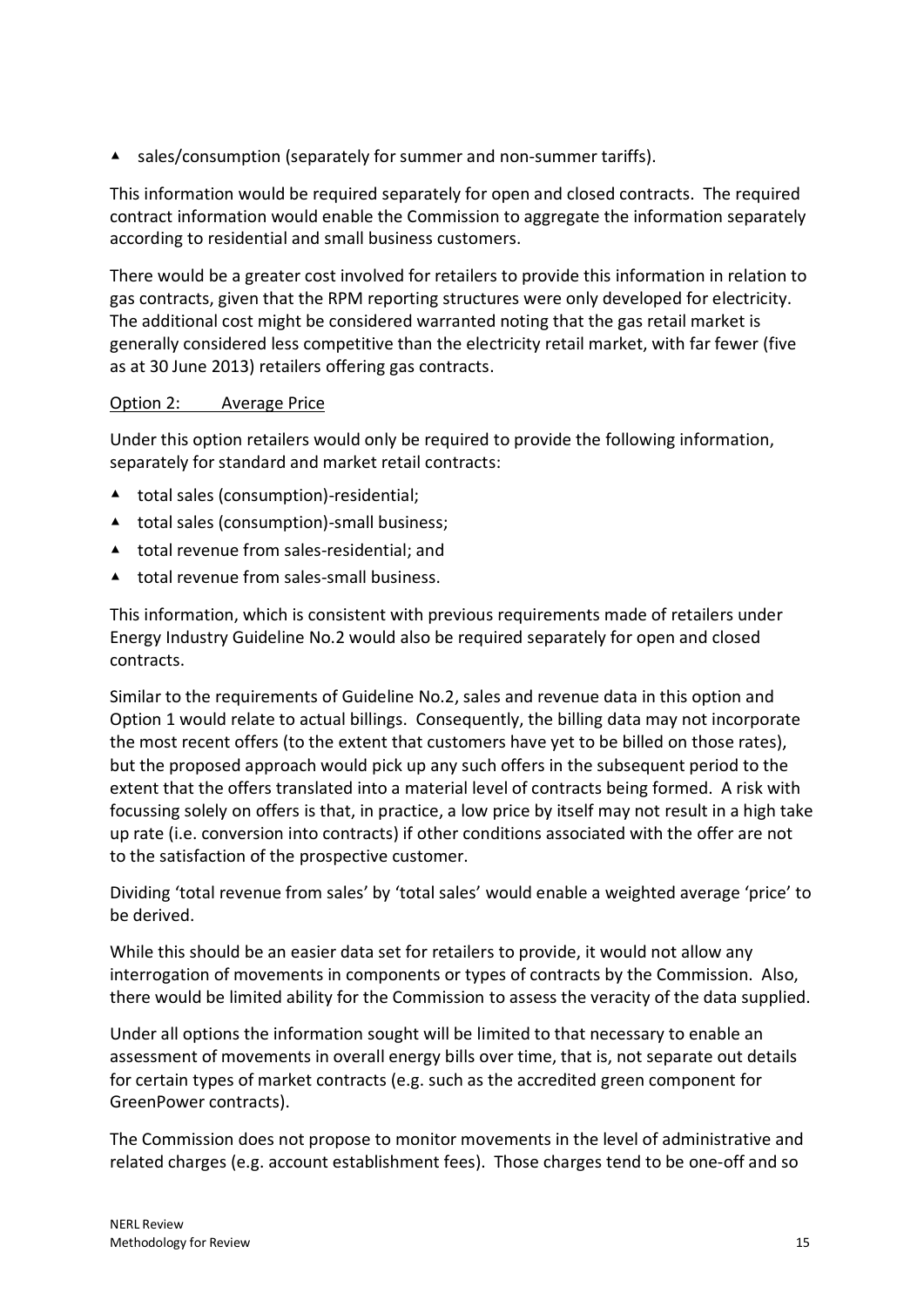it is more difficult to determine the impact of any price movements in such charges for the 'average' customer. Such charges are also generally not material, on average.

#### **Question 9:**

**The Commission's preferred option is Option 1 on the basis that it will allow for a robust quantification of the pricing information. Views are sought on the costs and benefits of Option 1 compared with Option 2.**

**Question 10:**

**Is there an alternative option that the Commission should consider? If so, on what basis should this option be preferred over the options listed in this Issues Paper?**

### <span id="page-19-0"></span>*3.2 Timing*

The detailed pricing information would be required for each financial year ending 30 June, starting with financial year 2013/14, as the first full year of operation post NECF and price deregulation. Consequently, it is proposed that retailers would be required to provide two 'annual returns' for the purposes of the NERL Review (for 2013/14 and 2014/15), noting the intended NERL Review Draft reporting date of October 2015. These annual returns would be required to be provided to the Commission no later than 31 August of the relevant year.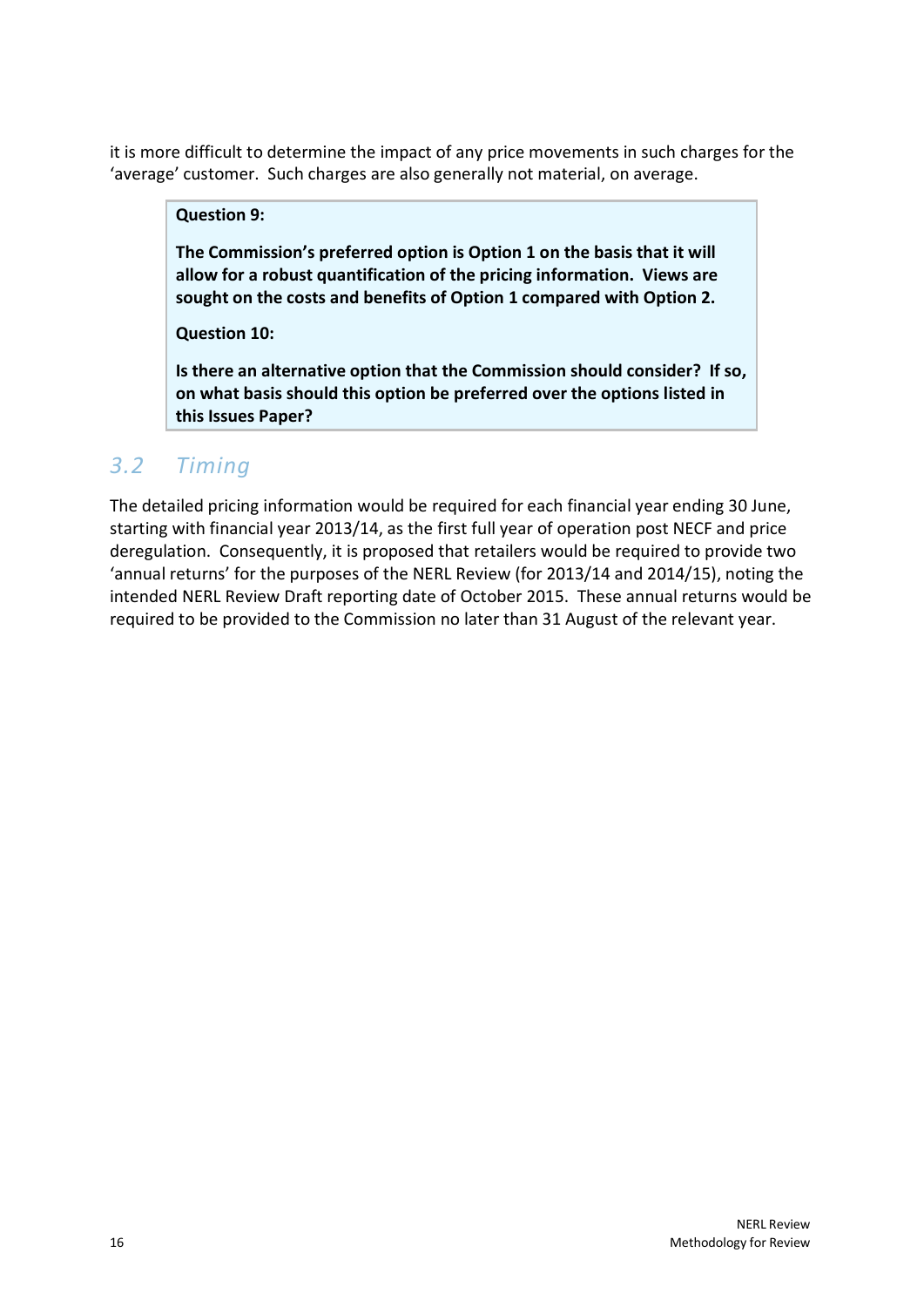# <span id="page-20-0"></span>4. NEXT STEPS

Submissions and comments are sought on the issues raised in this Issues Paper and any other matter members of the community may wish to raise that is pertinent to the matters addressed in this Issues Paper. Written comments should be provided by **Friday, 13 December**. It is highly desirable for an electronic copy of the submission to accompany any written submission. Please refer to submission instructions on the inside cover of this paper.

The final framework for the NERL Review will be published once the Commission has had time to evaluate submissions received to this Issues Paper. At that time, the Commission will release a proposed reporting Guideline, should it be determined that detailed data will be required to be provided by retailers.

An indicative timetable for the review is set out below

| <b>STAGE</b>                                             | <b>TIMING</b>     |
|----------------------------------------------------------|-------------------|
| <b>Issues Paper released</b>                             | 5 November 2013   |
| Submissions to Issues Paper due                          | 13 December 2013  |
| Final NERL Review Methodology released                   | February 2014     |
| Reporting Guideline released (if required) <sup>22</sup> | February 2014     |
| First Annual Retailer Return due (if required)           | 31 August 2014    |
| Second Annual Retailer Return due (if required)          | 31 August 2015    |
| Draft Report-NERL Review released                        | October 2015      |
| Submissions to Draft Report due                          | mid-December 2015 |
| Final Report-NERL Review released                        | February 2016     |

#### *Timetable for this review*

<sup>&</sup>lt;sup>22</sup> References to "if required" acknowledge that a final decision is pending consideration of submissions received to this Issues Paper.